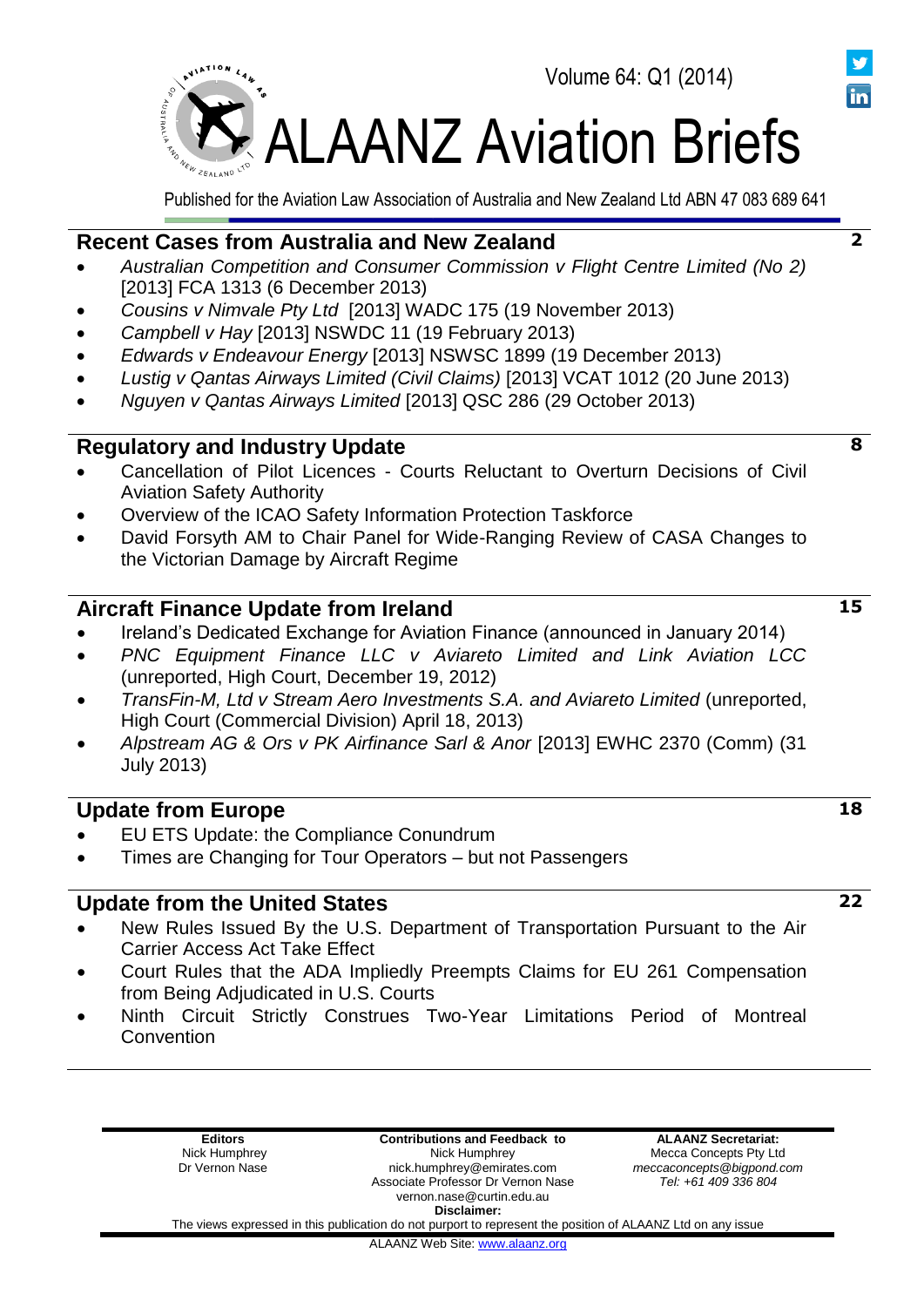# **RECENT CASES**

#### *Australian Competition and Consumer Commission v Flight Centre Limited (No 2)* **[2013] FCA 1313 (6 December 2013)**

On 6 December 2013 the Federal Court of Australia held that Flight Centre Pty Ltd ("**Flight Centre**") contravened Australian competition law on six occasions in its dealing with three international airlines by engaging in conduct which constituted an attempt to induce the airlines to enter into contracts, arrangements or understandings which have the purpose or likely effect of substantially lessening competition.

### **The Facts**

Between August 2005 and March 2009 Flight Centre managers sent a series of emails to employees of Singapore Airlines Limited, Malaysia Airline System Berhad and Emirates requesting that the airlines provide Flight Centre with access to fares sold directly on the airlines websites. The ACCC alleged in each case that Flight Centre had attempted to induce the airlines to make a contract or arrangement or arrive at an understanding that any fare offered by the airline directly to its customers would:

- be made available to be purchased through Flight Centre; and
- would be sold by the airline at a total price, including any charge for its booking services, of no less than the net fare plus the commission that Flight Centre would be entitled to be paid for its services if Flight Centre had sold that fare to a customer.

#### **Determination that Flight Centre is a Competitor of the Airlines**

Australian competition law prohibits entering into contracts, arrangements or understandings between competitors which have the purpose or effect of substantially lessening competition.

The Federal Court held that the emails sent by Flight Centre managers sought to induce the airlines to enter into a contract, arrangement or understanding to fix, control or maintain Flight Centre's distribution margins. The relevant question for the

Court was accordingly whether airlines compete in the same market as travel agents, which for the purpose of the Australian competition law involves a consideration of whether the services supplied are substitutable for or competitive with one another.

Applying this definition, the Court held that there exists a single market in which travel agents and airlines compete for the supply of both the service of booking the flights and the 'distribution service' which involves promoting air travel, dealing with the public in relation to the booking of the air travel and receiving payments for the air travel.

#### **Flight Centre's Claim that it was only an Agent Rejected**

Flight Centre's contention that the relevant market was for 'air travel' and that the only service supplied was a bundle of rights conferred in return for the payment of the fare, which Flight Centre supplied as agent for the airlines, was rejected.

In these circumstances, the Court found that Flight Centre had breached the Australian competition law. The Court will determine the penalty payable by Flight Centre in a separate hearing.

#### **Competition Law Implications for Airlines and Travel Agents**

Unless the Federal Court's decision is overturned on appeal, the decision stands as authority for the proposition that airlines are competing in a market which includes travel agents and may include other suppliers of travel services.

Accordingly, airlines need to remain conscious of the competition issues which may arise when dealing with travel agents. Agreements which involve offering particular fares, conditions or other inducements to particular travel agents should be carefully examined to ensure the agreements comply with the requirements of the Australian competition law.

Flight Centre has foreshadowed an appeal to the Full Court of the Federal Court.

*Ben Martin, Partner, Mark Mackrell, Partner & Keira Nelson, Senior Associate, [Norton](http://www.nortonwhite.com/)  [White Lawyers,](http://www.nortonwhite.com/) Sydney*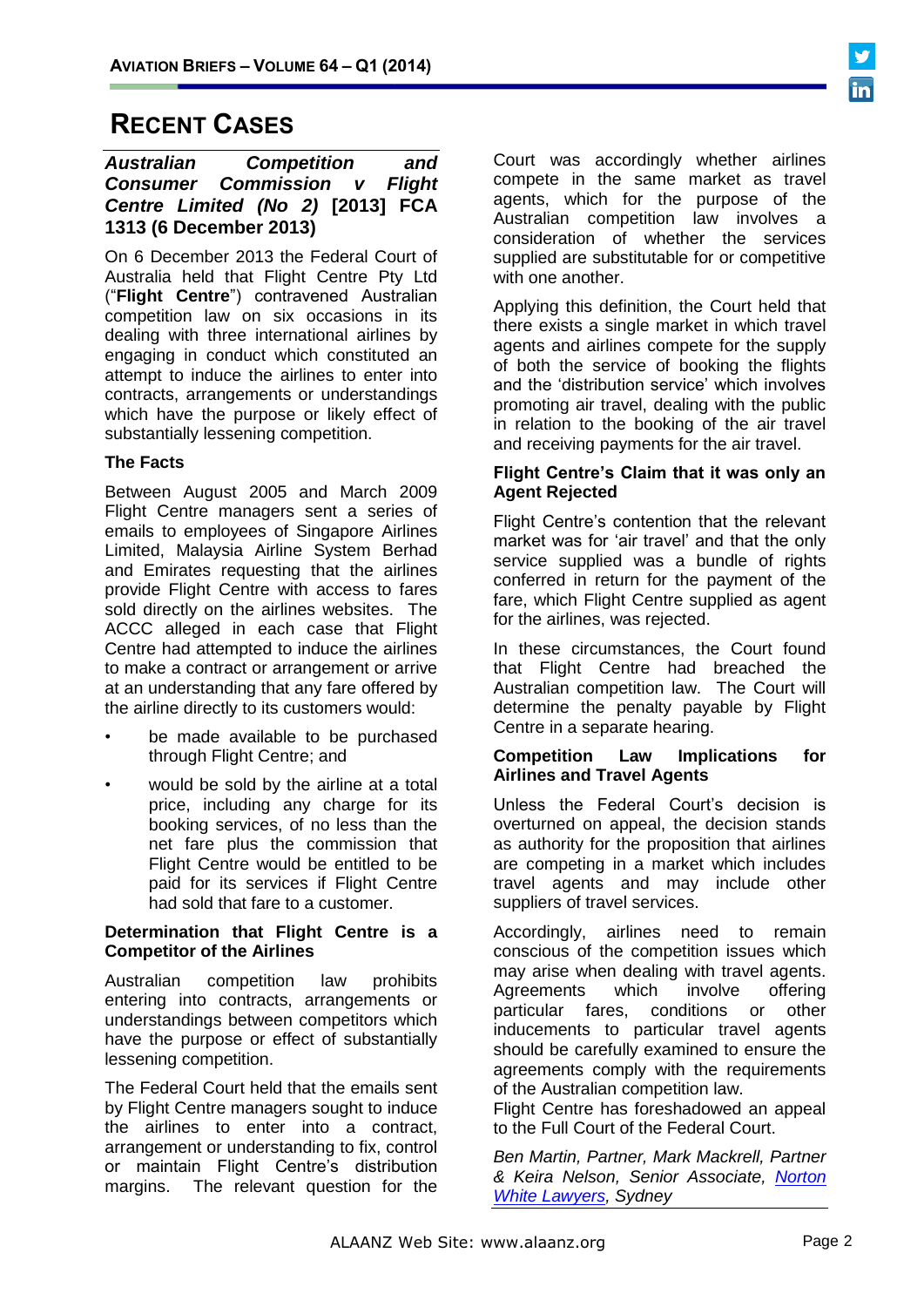# *Campbell v Hay* **[2013] NSWDC 11 (19 February 2013)**

In this case, the New South Wales District Court considered a defence, based on civil liability legislation, that the plaintiff's injury sustained in an aircraft accident, resulted from the materialisation of an obvious risk of the dangerous recreational activity in which the plaintiff was engaged. In most Australian states, there is legislation which provides that a person is not liable in negligence for harm suffered by another person in the case of an obvious risk of a dangerous recreational activity.<sup>1</sup>

In this case the plaintiff was undertaking flying instruction by the defendant in a light recreational aircraft which suffered an engine failure. The defendant instructor took over control of the aircraft which made an emergency landing during which the plaintiff was injured. The trial judge held that the defendant failed to exercise reasonable care for the safety of the plaintiff in not diverting to an appropriate landing strip immediately after engine vibrations which had occurred prior to the engine failure. However, the trial judge also held that flying training in a light recreational aircraft was a dangerous recreational activity and that the plaintiff's injuries were the materialisation of an obvious risk of that dangerous recreational activity and dismissed the plaintiff's claim.

*Mark Mackrell, Partner, [Norton White](http://www.nortonwhite.com/)  [Lawyers,](http://www.nortonwhite.com/) Sydney*

# *Cousins v Nimvale Pty Ltd* **[2013] WADC 175 (19 November 2013)**

This proceeding before the District Court of Western Australia arose from the death of two young women in a helicopter crash at Purnululu National Park in Western Australia on 14 September 2008. The plaintiffs were the parents of the deceased who claimed under the *Civil Aviation (Carrier's Liability) Act 1961* (WA) (CACLA) which gives effect in this State to the *Civil Aviation (Carrier's Liability) Act 1959* (Cth) ("**Commonwealth Act**").

District Court Judge John Staude considered issues relating to the

inclusiveness of the statement of claim, in particular, the applicability of the *Fatal Accidents Act* (1959) WA, the availability of a claim for negligently inflicted psychiatric injury to non-passengers, the applicable time limit for making of the claim and the proper ambit of the CACLA.

A major focus of His Honour's analysis was the correct reading of the CACLA. The CACLA is essentially uniform legislation, mirrored in each State jurisdiction, as a consequence of the importing and codification of the Warsaw Convention system into Australian domestic law through the Commonwealth Act.

His Honour turned to the non-binding Federal Court case of *South Pacific Air Motive Pty Ltd v Magnus<sup>2</sup>* ("**Air Motive**"), for guidance. Hill J in Air Motive had noted that "*the conventions were intended to be a complete code with respect to contractual passengers, but not with respect to non-passengers.*" Sackville J in Air Motive noted the doctrine of the exclusivity of the convention, precluding turning to another remedy once the convention applied to the carriage, and citing cases such as *Sidhu v British Airways*, 3 and *Morris v KLM Royal Dutch Airlines, King v Bristow Helicopters Ltd*. <sup>4</sup> His Honour also noted that these cases supported the proposition that psychiatric injury to a passenger, absent physical injury, was not compensable (the "bodily injury" issue).

In exploring the contentious issue of whether the Act excluded a claim for purely psychiatric injury by a non-passenger Sackville J observed that the words 'in respect of' (used in s 35(2) of the Commonwealth Act, but not in the Warsaw Convention itself) had been considered by the High Court in *Workers Compensation Board of Queensland v Technical Products*  Pty Ltd.<sup>5</sup> In this case the High Court held that the employer was not required to insure against a claim for damages for psychiatric injury to a person other than an employee.

Staude DCJ noted that Sackville J identified a number of factors which supported the

 $\overline{a}$ 1 In this case the provision was section 5N of the *Civil Liability Act 2002* (NSW).

 $\frac{1}{2}$ [1998] FCA 1107

<sup>3</sup> [1996] UKHL 5, [1997] 1 All ER 193.

<sup>4</sup> [2002] 2 All ER 565 5

 <sup>(1988) 165</sup> CLR 642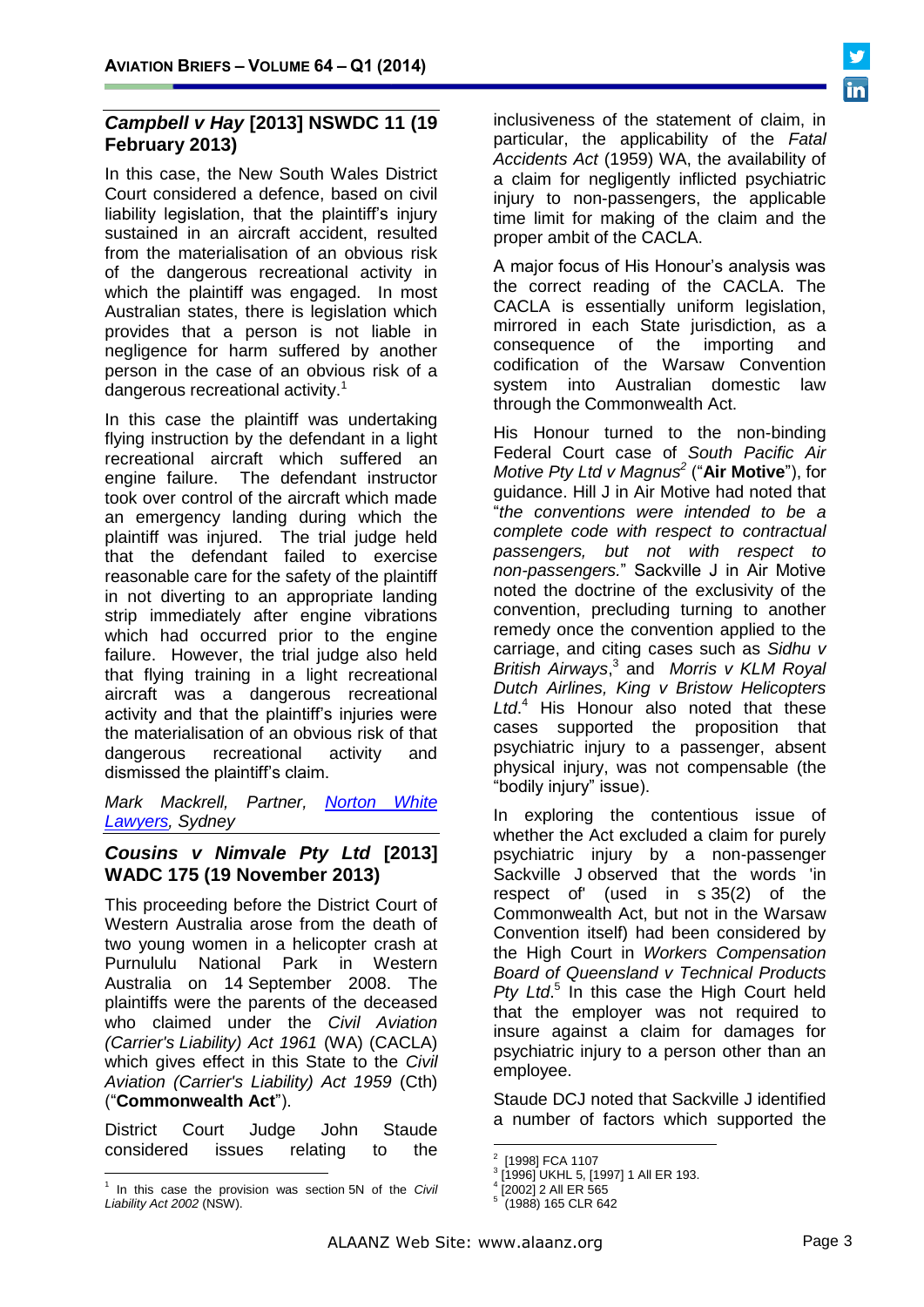conclusion that pt IV of the Commonwealth Act was not intended to cover psychiatric injury claims by non-passengers (at [50]). This conclusion was thought to be compatible with the policy of the legislation. Staude DCJ also noted that in his opinion "*the Commonwealth Act applies, as far as non-passengers are concerned, only to liability for damage due to death of a passenger*."

On the authority of *Air Motive*, His Honour held that s 35(1) of the Commonwealth Act, properly construed, does not apply to prevent an action in tort for injury to a non-passenger. His Honour went on to conclude that "*pt IV is not a code that applies so as to limit the rights of non-passengers to claim in respect of injury to them caused by an aircraft accident*."

Ultimately, Staude DCJ concluded in this instance that "[a]s the psychiatric injury claim was pleaded more than three years after the event giving rise to the cause of action, namely, the crash, it [was] barred by the effluxion of time." His Honour, relying on Air Motive, further endorsed the proposition that "[a]*s a matter of law damages for psychiatric injury suffered by a nonpassenger* [were] *not compensable under the CACLA*."

#### **Editor's note:**

A consequence of His Honour's position entertaining the possibility of claims in negligence for non-passengers would be the application of Section 5S of the Civil Liability Act 2002 (WA) (the "**CLA**") to the particular claim. Section 5S(1) of the CLA provides that "*a person (the defendant) does not owe a duty of care to another person (the plaintiff) to take care not to cause the plaintiff mental harm unless the defendant ought to have foreseen that a person of normal fortitude might, in the circumstances of the case, suffer a recognised psychiatric illness if reasonable care were not taken*." While the old "*control mechanisms*" for negligence are shrunk into Section 5S(2) and essentially go to the 'reasonable foreseeability' criterion, the bar is still reasonably high for relatives, without a direct perception of the event, claiming in this manner.

#### *Edwards v Endeavour Energy* **[2013] NSWSC 1899 (19 December 2013)**

In this proceeding before the Supreme Court of New South Wales, the question arose whether an observer on a helicopter used for inspecting power lines was a passenger or a member of the crew. The helicopter was chartered by a power line company to inspect power lines in rural areas and the observer was an employee of the power line company on board to observe the condition of the power lines. The carriage of a passenger in commercial transport operations is subject to a domestic regime based on the Warsaw Convention, $6$  which created a right of action for passengers but imposed a limit of liability.

In the United Kingdom, the House of Lords held in *Herd v Clyde Helicopters Ltd<sup>7</sup>* that a police observer in an aircraft chartered by the police authority was a passenger subject to a similar domestic regime based on the Warsaw Convention. However in *Edwards v Endeavour Energy*, the trial judge sought to distinguish the House of Lords decision because the observer in this case, in addition to checking the power lines for his employer, was also required to assist the pilot by directing him to the power lines that were to be inspected and by looking out for, and warning of, hazards which, so the trial judge held, meant that the observer was a member of the crew and therefore not a passenger. The decision is questionable.

*Mark Mackrell, Partner, [Norton White](http://www.nortonwhite.com/)  [Lawyers,](http://www.nortonwhite.com/) Sydney*

### *[Lustig v Qantas Airways Ltd](http://www.austlii.edu.au/cgi-bin/disp.pl/au/cases/vic/VCAT/2013/1012.html?stem=0&synonyms=0&query=lustig%20)* **(Civil [Claims\) \[2013\] VCAT 1012 \(20 June](http://www.austlii.edu.au/cgi-bin/disp.pl/au/cases/vic/VCAT/2013/1012.html?stem=0&synonyms=0&query=lustig%20)  [2013\)](http://www.austlii.edu.au/cgi-bin/disp.pl/au/cases/vic/VCAT/2013/1012.html?stem=0&synonyms=0&query=lustig%20)**

In an interesting decision arising from a dispute aboard a Qantas flight when a passenger was refused permission to hang a suit in a business class suit locker, VCAT determined that it had jurisdiction for the claim and that the *[Civil Aviation \(Carriers'](http://www.austlii.edu.au/au/legis/cth/consol_act/cala1959327/)  [Liability\) Act](http://www.austlii.edu.au/au/legis/cth/consol_act/cala1959327/)* 1959 (Cth) did not apply to

*Editors.*

 $\overline{6}$ As the carriage was intrastate carriage, the applicable legislation was the *Civil Aviation (Carriers' Liability) Act 1967 (NSW).* 7 [1997] AC 534.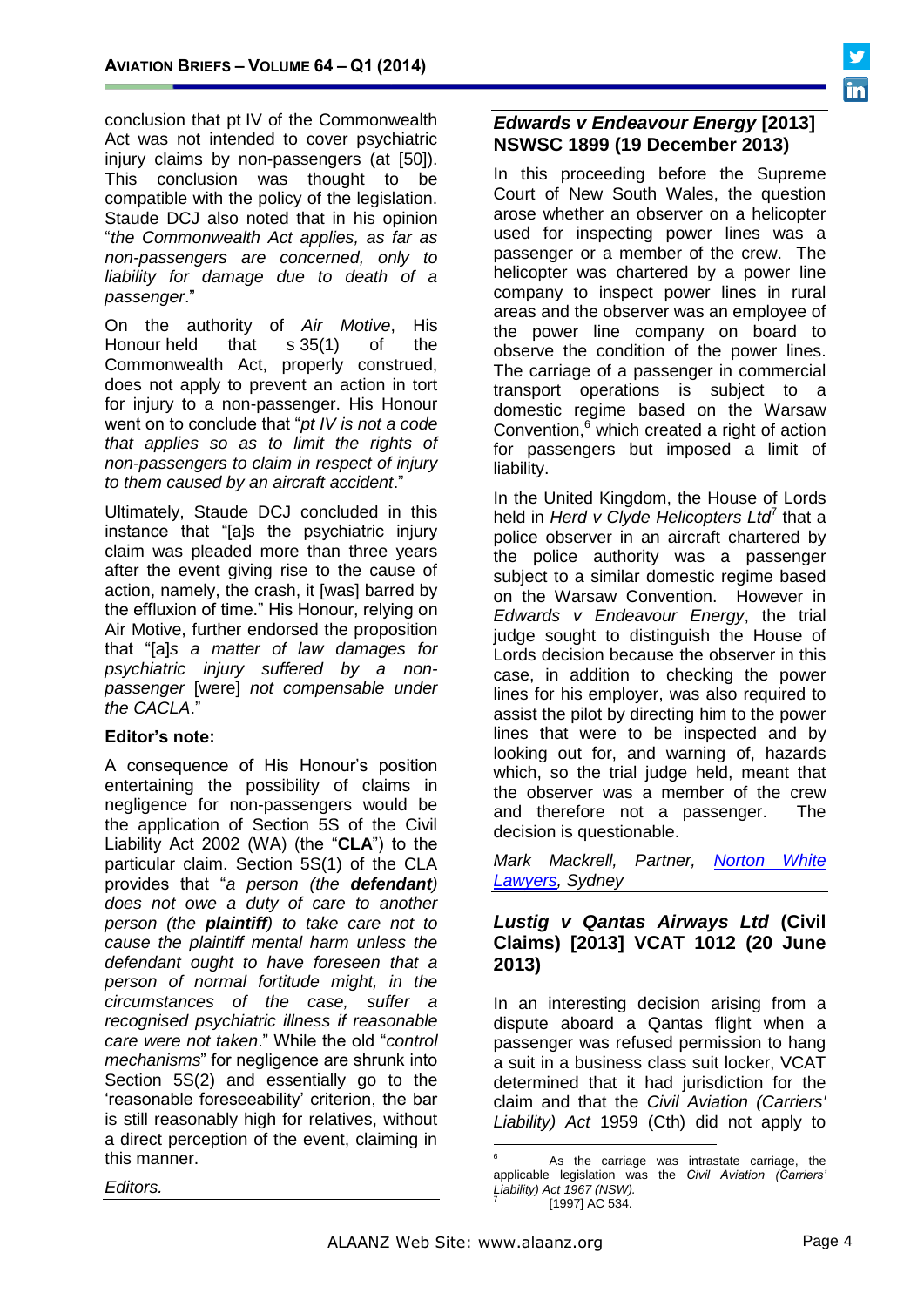exclude the Tribunal's jurisdiction or limit the claimants' entitlements.

#### **Passenger refused permission to hang suit in business class suit locker**

In this case, the applicants, Mr Peter Lustig and Mr Giuseppe De Simone, claimed that they were travelling together and had boarded a Qantas flight at Sydney airport to return to Melbourne in April 2006.

Before the flight departed, an incident took place during which the customer service manager on the flight refused to allow Mr De Simone to hang a suit in the business class suit locker. It is alleged that the customer service manager subsequently assaulted Mr De Simone during the dispute, in which both passengers participated. Both passengers were then asked to leave the aircraft, which they did.

It is alleged they were told that if they left the aircraft Qantas would not press charges.

#### **Airline informs passengers of decision not to carry them in future**

Mr Lustig was subsequently charged with interfering with a crew member of the aircraft and, although he was convicted in the District Court of New South Wales, that conviction was subsequently quashed and a new trial was ordered but has never been pursued.

Both passengers were informed after the incident that Qantas had decided that it would not carry them again in the future.

#### **Passengers seek apology from airline and damages for expenses incurred**

Mr Lustig and Mr De Simone each made an application against Qantas in VCAT seeking a range of orders.

Mr Lustig sought:

- damages of \$4.50 for a bus ticket to change terminals at Mascot Airport, the cost of a Virgin flight back to Melbourne and further damages up to \$9,000;
- a written apology;
- retraction of the "never use our services again" letter;
- reinstatement of Frequent Flyer and Qantas Club statements together with 10 million Frequent Flyer points;
- exemplary and/or punitive damages; and
- such other orders as the Tribunal deems appropriate.

Mr De Simone sought:

- damages of \$300 for the cost of the flight from Sydney to Melbourne and the cost of a replacement Virgin flight;
- Frequent Flyer points to the value of \$9,699;
- a public apology from Qantas;
- reinstatement of Qantas Frequent Flyer status; and
- an order preventing Qantas from prohibiting him from flying again with Qantas.

#### **Airline submits that VCAT not vested with federal jurisdiction and cannot hear application**

Qantas submitted that the Victorian Civil and Administrative Tribunal had no jurisdiction to hear and determine the applications on two bases:

- Qantas relied on a defence of immunity under federal law, submitting that the provisions of Part IV of the *Civil Aviation (Carriers' Liability) Act* 1959 (Cth) applied and the Tribunal does not have jurisdiction to hear and determine claims made under this Act because it is a federal law and the Tribunal is not vested with federal jurisdiction under the *[Judiciary Act](http://www.austlii.edu.au/au/legis/cth/consol_act/ja1903112/)* 1903 (Cth).
- The provisions of the *[Commonwealth](http://www.austlii.edu.au/au/legis/cth/consol_act/cpola1970376/)  [Places \(Application of Laws\) Act](http://www.austlii.edu.au/au/legis/cth/consol_act/cpola1970376/)* 1970 [\(Cth\)](http://www.austlii.edu.au/au/legis/cth/consol_act/cpola1970376/) apply to the claims, so that any claim under the *[Fair Trading Act](http://www.austlii.edu.au/au/legis/vic/consol_act/fta1999117/)* (Vic) becomes a claim under Commonwealth law and the Tribunal is unable to hear and determine the claims because it is not vested with federal jurisdiction.

#### **Application of the** *Civil Aviation (Carriers' Liability) Act* **1959 (Cth)**

Qantas maintained that Part IV of the Act applied, because except for the claims in relation to the cost of replacement flights and the bus ticket, the claims were for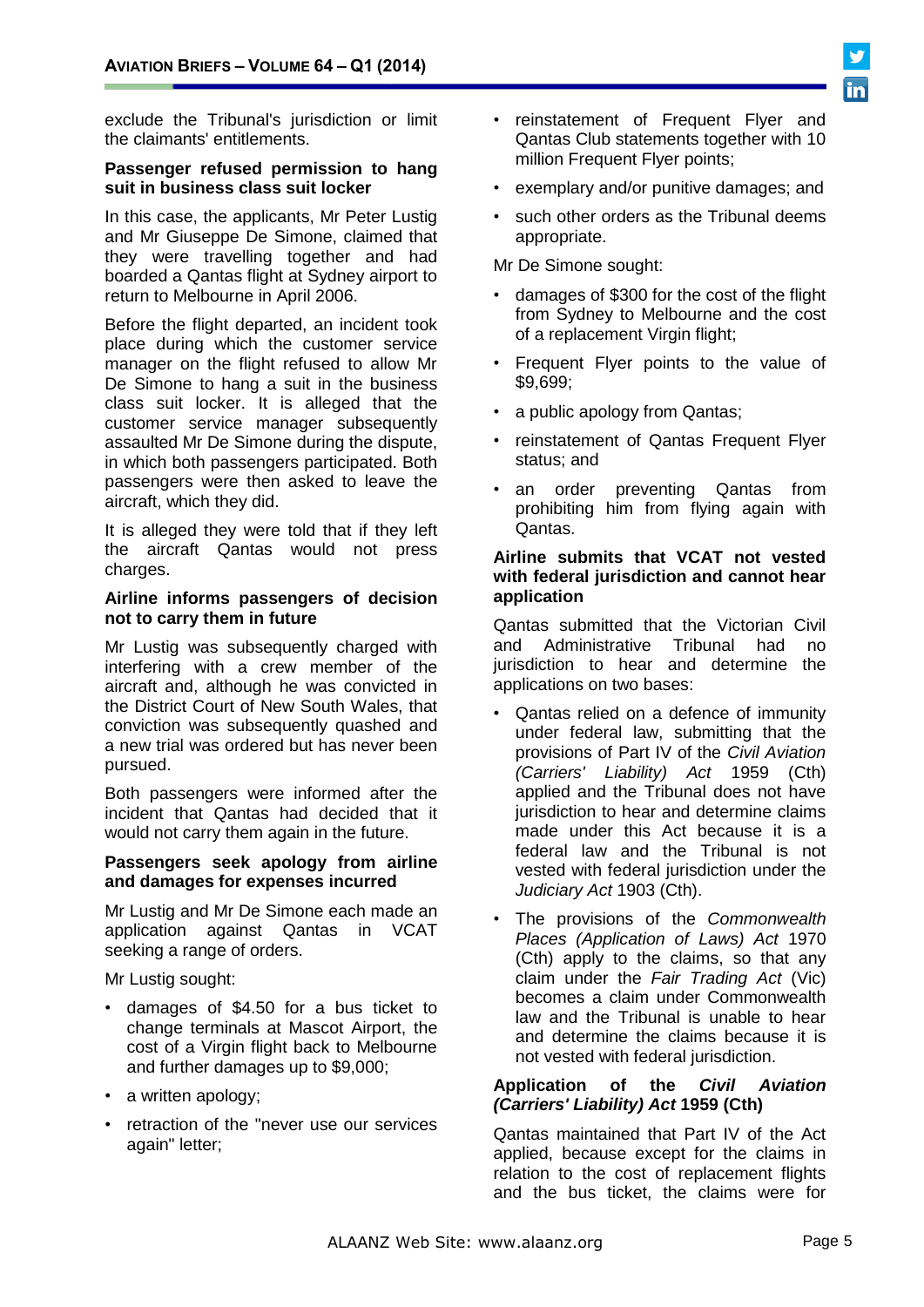damages for personal injury sustained in an "accident" which took place on board an aircraft travelling between two states.

It further submitted that the claim was statute barred, as proceedings were not brought within two years after the date of arrival of the aircraft at the destination and that the provisions of Part IV of the Act extinguish any other causes of action.

Member Grainger, who determined the dispute, noted that the question for the Tribunal was whether the claims are claims for damage "sustained by reason of any bodily injury suffered by (a) passenger resulting from an accident which took place onboard the aircraft or in the course of any of the operations of embarking or disembarking".

#### **Claims found not to be claims for personal injury**

Member Grainger found in relation to Mr Lustig's claims that his claim for damages for a bus ticket and for a return flight back to Melbourne are not claims for damages arising out of a personal injury. He was also satisfied that the claim relating to the retraction of the "never use our services again" letter and written apology were not claims for damages arising out of personal injury.

While the claim for damages was limited to \$9,000 and for the award of Frequent Flyer points and the claim for exemplary and/or punitive damages was more questionable, he was satisfied that these claims were not claims for personal injury as long as the exemplary damages relate only to the alleged breach of contract, misrepresentations and the unconscionable conduct of Qantas. He also found that the exemplary damages sought by Mr De Simone were not compensation for an alleged assault.

#### **Claims found to arise from contractual relationship between passengers and airline**

Member Grainger further rejected the argument that federal jurisdiction was being exercised in this instance.

While he accepted that there were cases which suggest that the Montreal Convention extinguishes all claims for damages arising out of international travel other than those for personal injury and damage to baggage, there is nothing in the wording of Part IV of the *Civil Aviation (Carriers' Liability) Act*  1959 (Cth) to support the submission in respect of that Part that all other claims are also extinguished.

Submission was made that the events which gave rise to the claims occurred at Sydney Airport, being a Commonwealth place, and that as such, any claim under the *Fair Trading Act* would involve a purported exercise of federal jurisdiction, because that Act cannot apply of its own force to events which occurred at Sydney Airport.

Member Grainger accepted that the incident on 6 April took place on a Qantas aircraft which was located in a Commonwealth place, but he said that the claims made by Mr Lustig and Mr De Simone could not be described as a cause of action arising out of a defined event at a Commonwealth place. Rather, they arose out of a generalised contractual relationship between each of them with Qantas.

The applications by Qantas were dismissed and an order was made for the proceeding to be set down for hearing.

#### **Matter yet to be resolved seven years later**

It has now been more than seven years since the incident which gave rise to the claims. It is hoped that this matter will soon be finally determined. For the present however, the decision of Member Grainger provides an interesting analysis of the application of the federal jurisdiction and the *Civil Aviation (Carriers' Liability) Act*  1959 (Cth) and the *Commonwealth Places (Application of Laws) Act* to claims of this type.

*Andrew Tulloch, Partner, [CBP Lawyers,](http://cbp.com.au/) Melbourne*

#### *Nguyen v Qantas Airways Limited* **[2013] QSC 286**

This case, in which the plaintiff claimed damages for personal injuries allegedly sustained on an international flight between Australia and the United States of America on 9 December 2008, was heard before

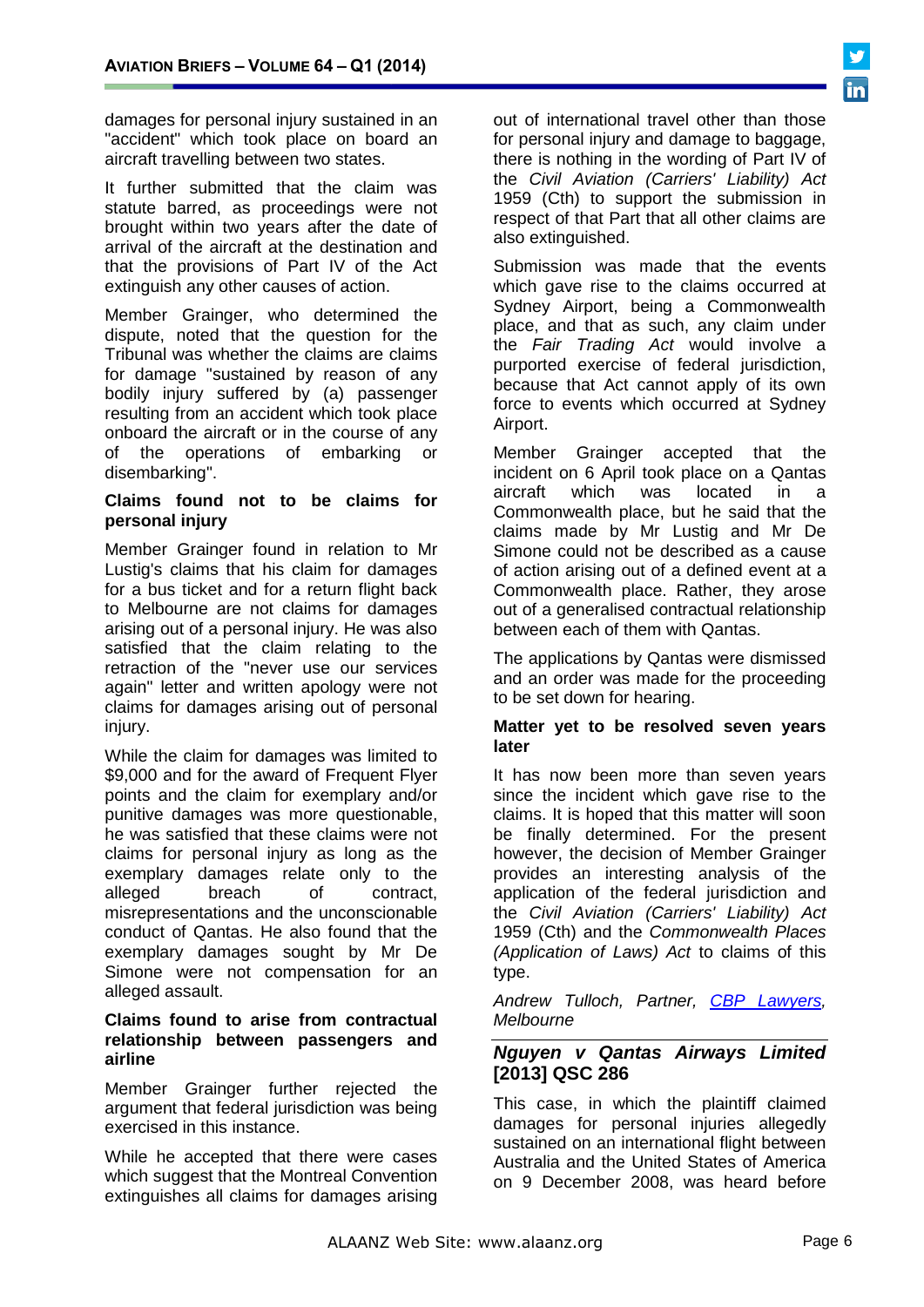Justice David Boddice in the Supreme Court of Queensland. The claim involved an application of Article 17 of Montreal No 4 Convention, which was incorporated into Australian law by Part IIIC of the *Civil Aviation (Carriers' Liability) Act* 1959 (Cth) (as amended) ("the **Act**").

#### **The Facts**

The plaintiff, who occupied Seat 55G on the flight, found that his seat would not fully recline. The passengers seated in the row immediately in front of the plaintiff kept their seats reclined the entire flight. Additionally, an audio-visual box occupied some of the plaintiff's leg room space. The plaintiff argued that as a consequence he became cramped for leg room. Seven hours into the flight he began to experience pain in his lower back in addition to nausea and general unwellness. The plaintiff alleged that his right leg began jerking<br>uncontrollably and that he became and that he became distressed and asked for a seat change which was denied by cabin staff. The plaintiff alleged that he then made several requests for assistance which were ignored.

#### **Legal Argument Advanced**

The plaintiff's legal counsel argued that these events constituted an unusual and unexpected event that was external to the passenger, in short, an Article 17 accident. Article 17(1) of the Montreal Convention (1999) provides that "the carrier is liable for damage sustained in case of death or bodily injury of a passenger upon condition only that the accident which caused the death or injury took place on board the aircraft or in the course of any of the operations of embarking or disembarking." The judicial definition of "accident" as "an unusual and unexpected event that is external to the passenger" is provided by Justice Sandra Day O'Connor in the US Supreme Court case of *Saks v Air France*.

Subsequently, in further and better particulars, on 12 May 2011, the plaintiff alleged that the seat did not recline at all. However, by letter dated 8 July 2013, the plaintiff amended this to assert that the seat "did not recline more than about half of the recline available on the adjoining seat in that row".

In response the defendant disputed that the plaintiff was seated in seat 55G because the plaintiff was allocated seat 55H pursuant to the boarding pass issued in his name. The defendant also disputed the plaintiff's contentions that his seat did not recline and did not recline fully. The defendant further disputed that the plaintiff felt back pain, nausea or general unwellness and that his leg began jerking uncontrollably. In respect of other particulars of the claim, among other things the defendant disputed that (i) the reclining of the seat in front or (ii) the placement of the A-V box constituted unusual or unexpected occurrences.

#### **The Court's analysis**

Boddice J turned initially to the High Court's decision in *Povey v Qantas Airways Limited<sup>8</sup>* and, in particular the judgment of Kirby J who noted that the Saks' test to establish an accident involved satisfying three elements:

> "*First, there must be a cause separate from the "injury" itself. Second, there must be an "event or happening" that is unexpected or unusual. Third, there must be an event that is external to the passenger*."

After an extensive analysis of the evidence, His Honour turned to the issue of the credibility of the witnesses. His Honour observed that:

*"The Plaintiff impressed me as being highly emotional as to the events on the flight in question. He did not impress me as being a reliable historian, of those events*."

#### **Conclusion**

In summary, Boddice J did not accept the plaintiff's evidence as to seat 55G having a lack of recline. His Honour concluded that the seat 55G was operating normally. As a consequence, in His Honour's words:

*"In those circumstances, it cannot be said the injuries sustained by the plaintiff constituted an unusual and/or unexpected event that was external to the plaintiff. It also cannot be said it constituted an accident within the meaning of Article 17 of the Montreal No 4 Convention."*

#### *Editors.*



<sup>-</sup>8 [2005] HCA 33.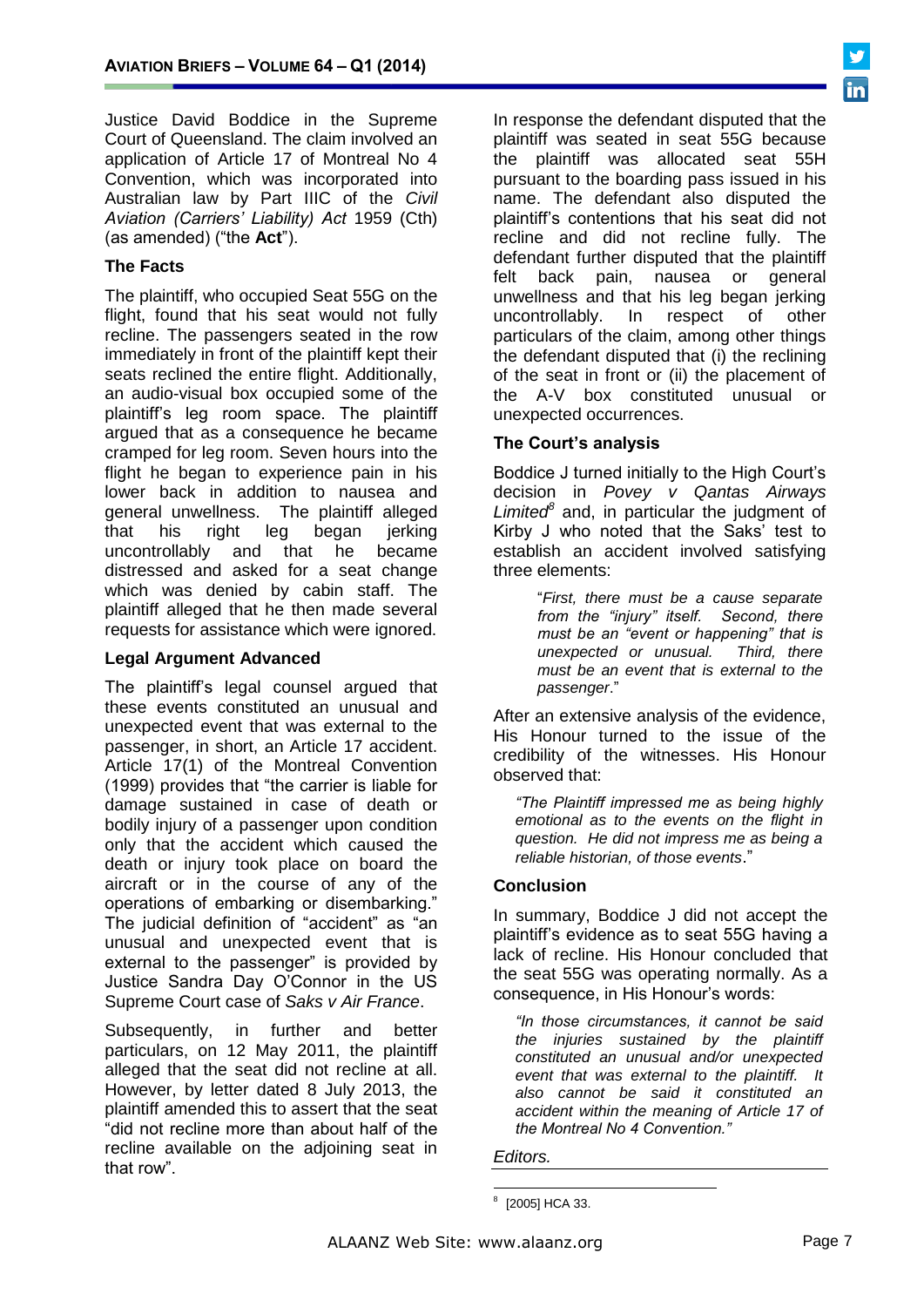# **REGULATORY AND INDUSTRY UPDATE**

**Cancellation of Pilot Licences - Courts Reluctant to Overturn Decisions of Civil Aviation Safety Authority**

#### **In brief - Maintaining safety of air navigation is paramount**

Two decisions in the Federal Court of Australia in 2013 have further clarified the principles governing the cancellation of pilot licences. Safety of air navigation remains the most important consideration for the Civil Aviation Safety Authority (CASA) and courts are reluctant to interfere in its decisions.

#### **CASA cancels pilot licence following complaint**

In *[Anderson v Civil Aviation Safety](http://www.austlii.edu.au/cgi-bin/sinodisp/au/cases/cth/FCA/2013/1367.html?stem=0&synonyms=0&query=Anderson%20Civil%20Aviation)  [Authority](http://www.austlii.edu.au/cgi-bin/sinodisp/au/cases/cth/FCA/2013/1367.html?stem=0&synonyms=0&query=Anderson%20Civil%20Aviation)*, 9 Justice Jagot was asked to resolve three questions of law:

- Whether the Administrative Appeals Tribunal ("the **Tribunal**") was empowered to affirm a decision of CASA made under [regulation](http://www.austlii.edu.au/au/legis/cth/consol_reg/car1988263/s269.html)  [269\(1\)\(a\)](http://www.austlii.edu.au/au/legis/cth/consol_reg/car1988263/s269.html) of the *[Civil Aviation](http://www.austlii.edu.au/au/legis/cth/consol_reg/car1988263/)  [Regulations](http://www.austlii.edu.au/au/legis/cth/consol_reg/car1988263/)* (1988) ("**CARs**") and whether CASA was empowered to make a decision under that regulation to cancel the aircrew licences held by the appellant John Anderson in circumstances where he had not been convicted by a court of a breach of either the *[Civil Aviation Act](http://www.austlii.edu.au/au/legis/cth/consol_act/caa1988154/)* (1988) ("**CAA**") or CARs.
- Whether the Tribunal erred in law in taking into account an irrelevant consideration, i.e. that the appellant had provided untruthful information to the Department of Veterans' Affairs.
- Whether the Tribunal erred in law in failing to take into account a relevant consideration, namely the hardship that the appellant would endure in the event of cancellation of his pilot licence.

#### **Pilot charged with various offences and CASA cancels pilot licence**

CASA's decision arose from a complaint made about a flight piloted by Mr Anderson on 30 March 2007 whilst ferrying a party of scuba divers between the Abrolhos Islands and Geraldton, Western Australia in a 40 year old Sikorsky helicopter.

Mr Anderson was charged and various offences were found proved, but convictions were not recorded and instead Mr Anderson was subject to good behaviour bonds.

CASA's authority under the legislation to cancel pilot licences

#### Regulation 269(1) provided:

*"Subject to this regulation, CASA may... vary, suspend or cancel the authorisation if CASA is satisfied that one or more of the following grounds exists, namely:*

- *(a) that the holder of the authorisation has contravened, a provision of the Act or these Regulations...*
- *(b) that the holder of the authorisation fails to satisfy, or continue to satisfy, any requirement prescribed by, or specified under, these Regulations in relation to the obtaining or holding of such an authorisation;*
- *(c) that the holder of the authorisation has failed in his or her duty with respect to any matter affecting the safe navigation or operation of an aircraft;*
- *(d) that the holder of an authorisation is not a fit and proper person to have the responsibilities and exercise and perform the functions and duties of a holder of such an authorisation;*
- *(e) that the holder of the authorisation has contravened a direction or instruction with respect to a matter affecting the safe navigation and operation of an aircraft, being a direction or instruction that is contained in CAOs*."

Regulation 269(1A) further provides:

*"CASA must not cancel an authorisation under subregulation (1) because of a contravention mentioned in paragraph (1)(a) unless:*

- *(a) the holder of the authorisation has been convicted by a court of an offence against a provision of the Act or these Regulations... in respect of the contravention; or*
- *(b) the person was charged before a court with an offence against a provision of the Act or these Regulations... in*

<sup>9</sup> [2013] FCA 1367.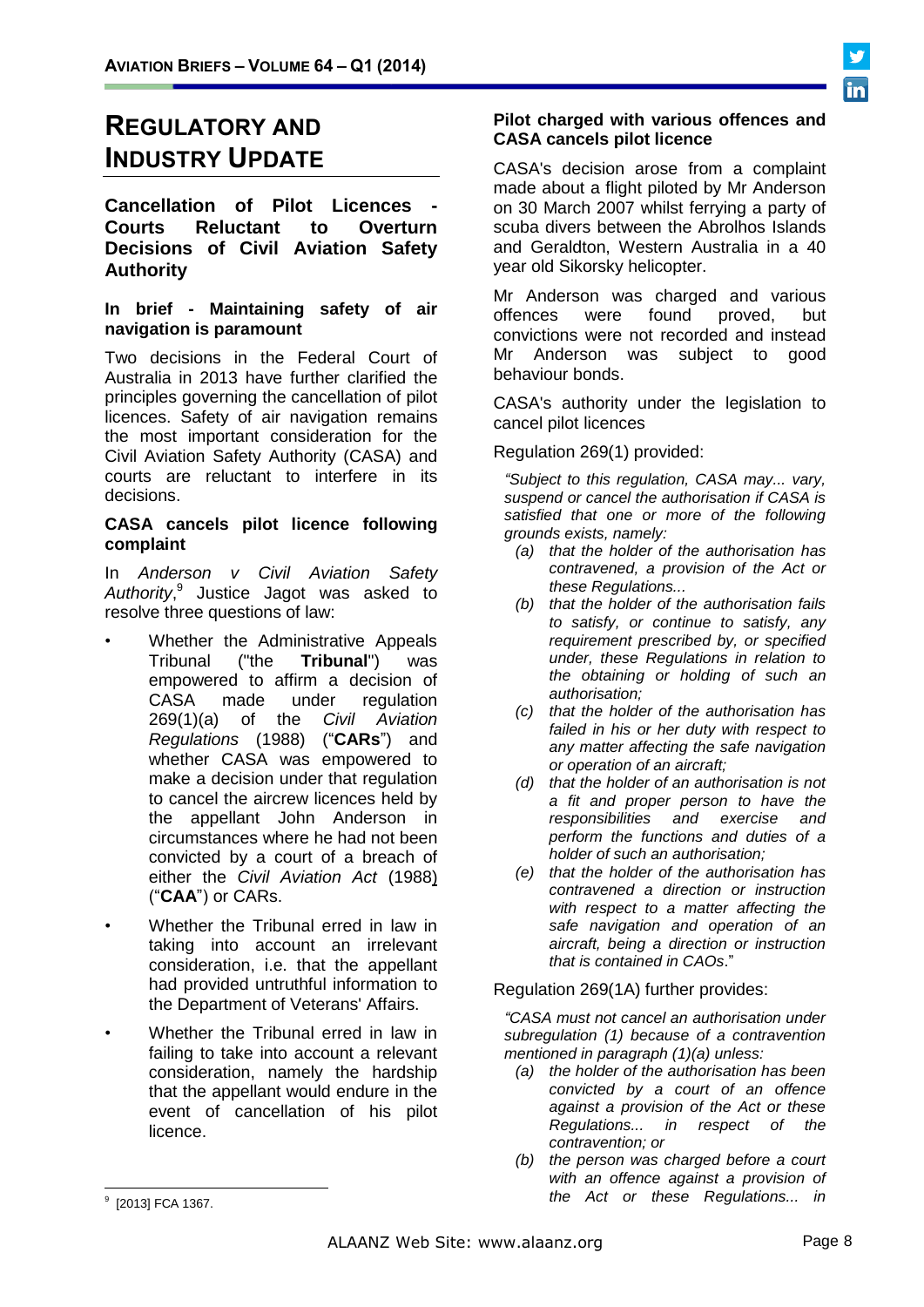*respect of the contravention and was found by the court to have committed the offence, but the court did not proceed to convict the person of the offence."*

#### **Court finds that Tribunal was empowered to cancel licence**

Although Mr Anderson had been charged with breaching [Section 20A](http://www.austlii.edu.au/au/legis/cth/consol_act/caa1988154/s20a.html) of the CAA, reckless operation of an aircraft, he was acquitted of that charge.

In his decision Justice Jagot noted that the grounds and regulation 269(1) are not mutually exclusive and overlap to a significant extent. Merely because Anderson was acquitted of a breach in criminal proceedings did not preclude the Tribunal from considering whether Anderson was a fit and proper person within the meaning of Regulation 269(1)(d). He concluded that the Tribunal was empowered to do what it did.

#### **Tribunal entitled to take supply of untruthful information into account**

As to the issue of the supply of untruthful information provided to the Department of Veterans' Affairs, Anderson had apparently advised the Department that he ceased full time employment in December 2005 and was then being paid nothing, whereas in fact he was working in New Guinea and being paid for work. The Tribunal inferred he provided false information to the department for his personal gain.

Justice Jagot considered this to be information which the Tribunal was entitled to take into account in considering his fitness to hold a licence, it being considered that there was a reason for a lack of confidence that Anderson would disclose all relevant information, especially where he perceived it might be contrary to his interests.

Hardship to licence holder not a relevant consideration

Finally Justice Jagot concluded that hardship to the licence holder was an irrelevant consideration which the Tribunal was precluded from taking into account in circumstances where CASA was bound to regard the safety of air navigation as the most important consideration.

For these reasons the applicant's appeal was dismissed with costs.

#### **Tribunal affirms CASA's decision to cancel pilot licence after helicopter crash**

The second Federal Court decision, in the case *[Sullivan v Civil Aviation Safety](http://www.austlii.edu.au/cgi-bin/sinodisp/au/cases/cth/FCA/2013/1362.html?stem=0&synonyms=0&query=sullivan%20civil%20aviation)  [Authority](http://www.austlii.edu.au/cgi-bin/sinodisp/au/cases/cth/FCA/2013/1362.html?stem=0&synonyms=0&query=sullivan%20civil%20aviation)*, <sup>10</sup> involved an appeal against an Administrative Appeals Tribunal decision affirming a decision to cancel the licence of Mark Sullivan, following an investigation into a crash on 30 March 2010 of a helicopter of which Mr Sullivan was the pilot, carrying two passengers from Katherine to a remote community in the Northern Territory, Numbulwar.

Two cargo pods had been attached to the skids on the helicopter and the aircraft had a takeoff weight in excess of the manufacturer's maximum takeoff weight. The helicopter lost lift following a strong gust of wind, clipped a fence post and turned over. The pilot Mr Sullivan was charged with three criminal offences and received fines and a suspended jail sentence.

#### **Appeal against findings of Administrative Appeals Tribunal**

It was contended for Mr Sullivan that the Tribunal had made a series of adverse findings against him in respect of serious matters and failed to apply the requirements specified in *Briginshaw v Briginshaw, <sup>11</sup>* which stated:

*"Except upon criminal issues to be proved by the prosecution, it is enough that the affirmative of an allegation is made out to the reasonable satisfaction of the tribunal. But reasonable satisfaction is not a state of mind that is obtained or established independently of the nature and consequence of the fact or facts to be proved. The seriousness of an allegation made, the inherent unlikelihood of an occurrence of a given description, or the gravity of the consequences flowing from a particular finding, are considerations which must affect the answer to the question whether the issue has been proved to the reasonable satisfaction of the tribunal. In such matter "reasonable satisfaction" should not be produced by inexact proofs, indefinite testimony, or indirect inferences".*

<sup>10 (2013)</sup> FCA 1362.

 $11$  (1938) 60 CLR 336 at 361-362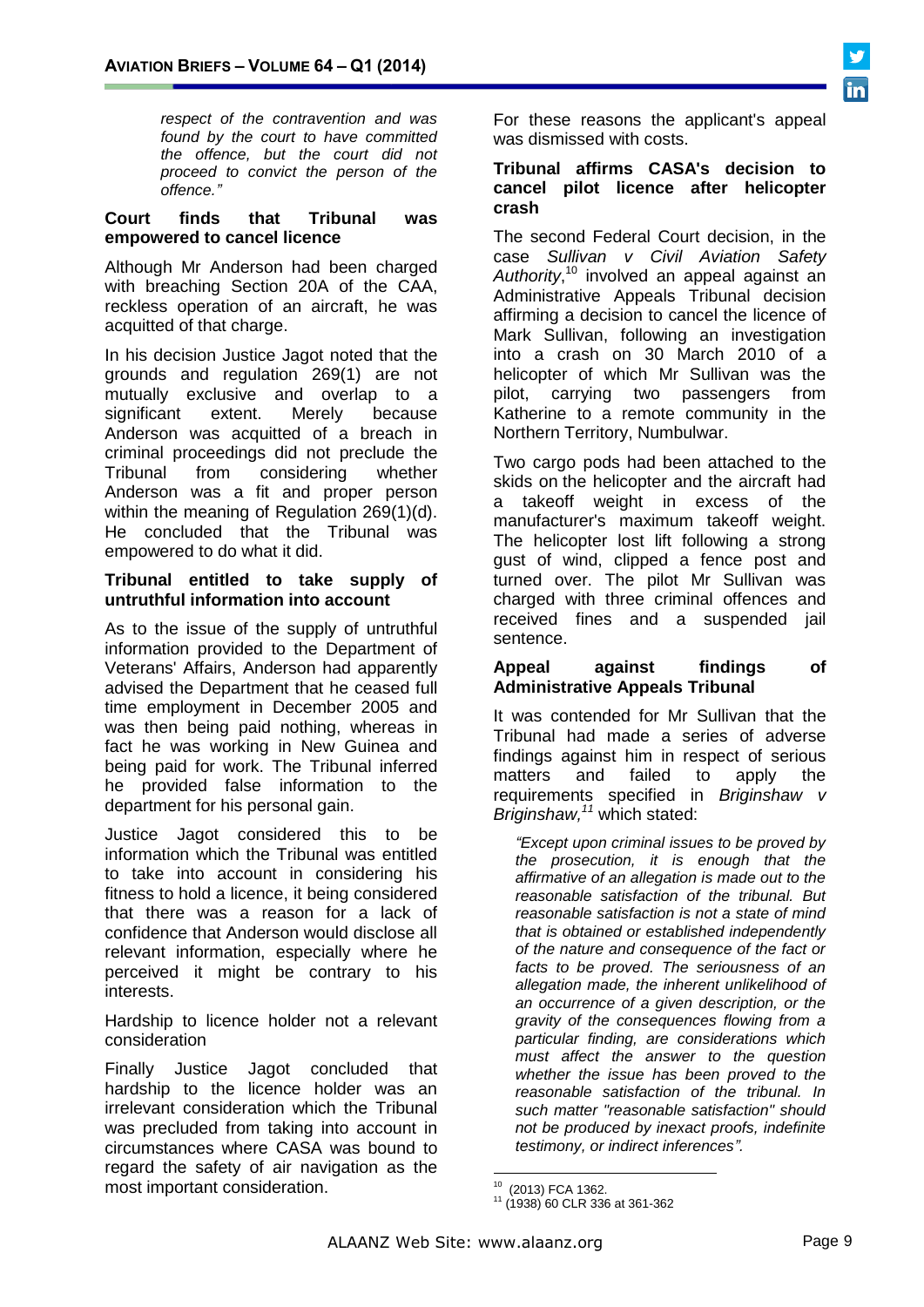Justice Jagot stated:

*"Provided the material findings of fact and the ultimate decision are reasonably open and based on some logically probative material, the process of reasoning cannot properly be impugned on the basis that the decision maker did not apply, or say in some way that it applied, Briginshaw."*

#### **Federal Court rejects applicant's**  arguments and **decision**

Mr Sullivan's case was that the Tribunal's decision may be impugned not because the conclusion was not reasonably open, nor that there were not material factual findings based on some logically probative material, but as a result of the Tribunal not having reasoned by reference to Briginshaw. Justice Jagot did not consider that was required.

He also rejected a contention that the Tribunal was bound to take into account the 12 month period of exclusion and guilty pleas in determining whether Mr Sullivan was a fit and proper person. He considered it was more likely and should be inferred that the Tribunal was well aware of these facts when it weighed the material before it and came to the conclusion not to attribute weight to that material.

Finally, there was criticism of the Tribunal by the applicant in failing to question the evidence of one witness as to whether her recollection of events was faulty. The judge found that there was no denial of procedural fairness by the way in which the Tribunal dealt with this witness' evidence. The Tribunal gave adequate reasons for rejection of that evidence.

#### **Courts reluctant to interfere in decision making powers of CASA**

These two decisions are further examples of the reluctance of the courts to overturn or interfere in the decision making powers of CASA in relation to cancellation of pilot licences in circumstances where maintaining the safety of air navigation is paramount.

*Andrew Tulloch, Partner, [CBP Lawyers,](http://cbp.com.au/) Melbourne*

#### **Overview of the ICAO Safety Information Protection Taskforce**

At its  $38<sup>th</sup>$  meeting, the ICAO Assembly adopted resolutions A38-3 'Protection of Certain Accident and Incident Records' and A38-4 'Protecting information from safety data collection and processing systems in order to maintain and improve aviation safety'. Updating corresponding Resolutions adopted at the 37<sup>th</sup> Session of the ICAO Assembly (A37-2 and A37-3), the Resolutions address the recently completed work of the Safety Information Protection Taskforce ("**SIPTF"**). The Resolutions instruct ICAO's Council to initiate steps to amend Standards and Recommended Practices and Guidance material, taking into account the findings and recommendations of the SIPTF relating to the disclosure and use of safety information (including information from occurrence notifications, accident investigations and safety management systems).

The purpose of this article is to provide a brief overview the work of the SIPTF and the path that ICAO has determined to deal with its findings. Aviation lawyers are likely to take an interest, given the profession is affected by the legislature's approach to placing limitations on the disclosure and use of safety information in order to ensure the aviation industry is forthcoming with it for safety purposes in the future. Understandably, the views of the profession will be varied on how extensive these limitations should be, particularly where a client's interests are affected by the availability of the information in the public domain or in judicial and administrative proceedings.

#### **The SIPTF and its findings**

The SIPTF was formed in 2011 to review the framework of protections for safety information in the ICAO Annexes to the Convention on International Civil Aviation (Chicago Convention). The review included consideration of the avenues through which the reasons for protecting safety information can be advocated.<sup>12</sup>

<u>.</u>

<sup>&</sup>lt;sup>12</sup> An ICAO High-level Safety Conference recommended the formation of the SIPTF in 2010 (Doc 9935 – Report of the High-level Safety Conference 2010, recommendation 2/4). The ICAO Council endorsed the recommendation (C-DEC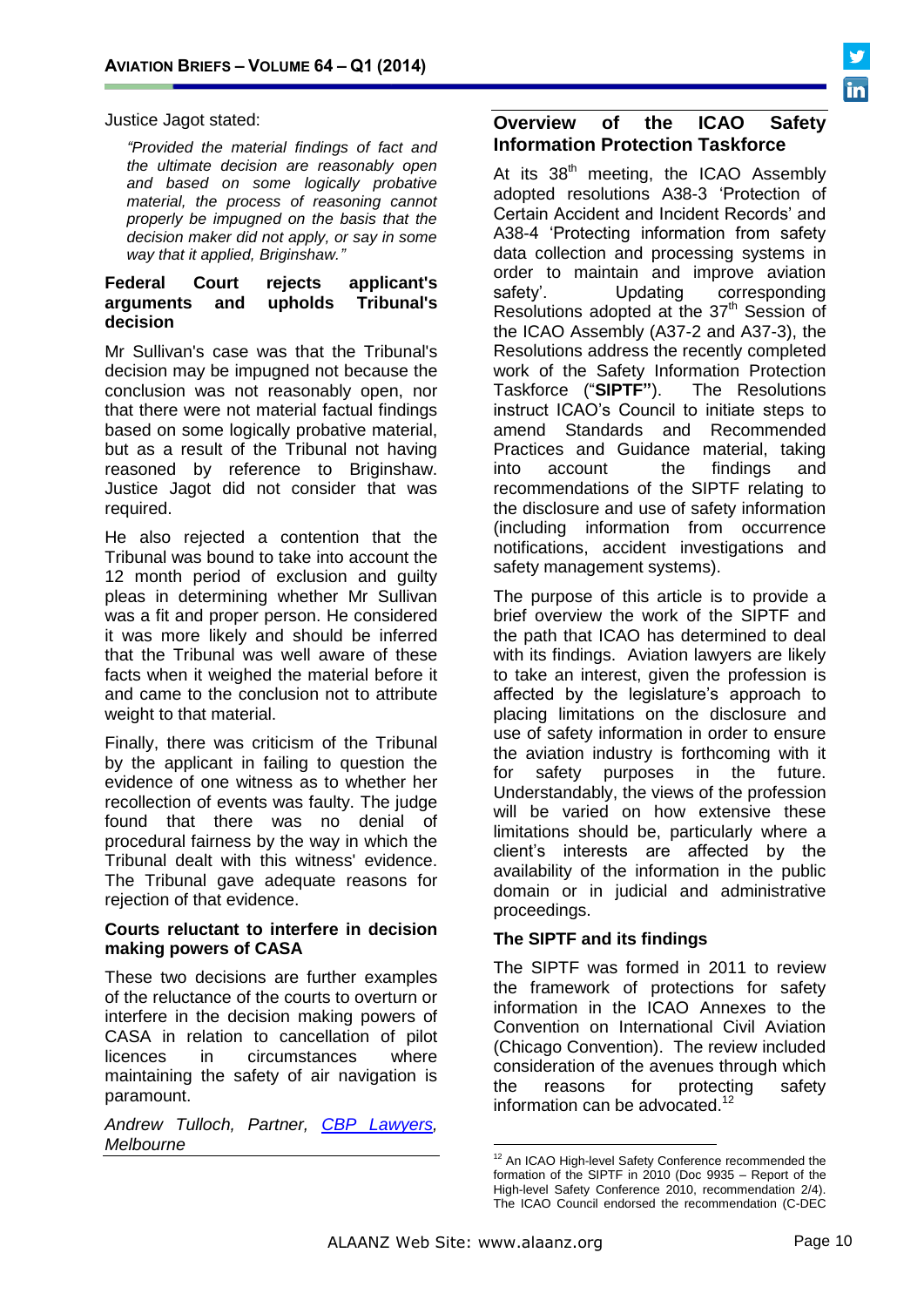#### **Principles for the Protection of Information**

One of the SIPTF's recommendations was to make some of the principles for the protection of information found in Attachments to ICAO Annexes mandatory by upgrading them to Appendices.<sup>13</sup> These principles cover:

- the advice that the sole purpose of protecting safety information from inappropriate use shall be to ensure its continued availability so that proper and timely preventive, corrective or remedial actions can be implemented and aviation safety improved or maintained;
- the protection shall be based upon the nature of the safety information;
- safety information shall not be used in a way different from the purposes for which it was collected;
- the use of safety information in disciplinary, civil, administrative and criminal proceedings shall be carried out only under suitably authoritative safeguards (authoritative safeguards are suggested to include legal limitations or restrictions such as protective orders, closed proceedings, in-camera review, and de-identification of data). $14$

The premise of these principles is not new. However, they have been reworded from existing versions to more clearly articulate the objective of protecting safety information. Further, with their elevation to

 $\overline{a}$ 

mandatory status, the expectation is that States would incorporate them into their national laws. This process would be assisted by the development of guidance material that the SIPTF recommended as well as arrangements to work with lawyers and the judiciary to assist them to develop an informed position on the disclosure and use of safety information.<sup>15</sup>

#### **Administration of Justice**

Reliance on the principles would occur in different ways depending on the nature of the information at issue and the circumstances in which it is proposed to be disclosed and used. The area often most focused on is the administration of justice. The task force developed the principles of protection with aviation industry concerns in mind about what is argued to be the 'criminalisation of accidents', (i.e. the prosecutions following the Concorde crash in France in 2000). The task force was also cognisant of judicial decisions in cases involving actions for damages, where sensitive safety information was disclosed, creating uncertainty about the extent to which guarantees of confidentiality can be given.<sup>16</sup>

The SIPTF intends that the principles of protection will help States develop legislation with greater certainty about the outcomes where information collected for safety purposes is sought for the administration of justice. Judicial bodies will most likely still apply an existing balancing test to weight the interests of the administration of justice against the likely adverse effects on the future availability of

<sup>190/6)</sup> and the Air Navigation Commission provided the SIPTF with its terms of reference (SIPTF – Fourth Meeting

Report SIPTF/4 WP/24, p.i-1). <sup>13</sup> In accordance with Article 37 of the Chicago Convention, ICAO is charged with adopting international standards, recommended practices and procedures related to the safety, efficiency and regularity of air navigation. Contracting States are bound to comply with the standards unless they lodge a difference with the standard as provided for by Article 38 of the Convention. State audits are

conducted to pursue compliance. <sup>14</sup> These principles were drafted as proposed amendments to Attachment B to the new Annex 19 (Safety Management). Annex 19 is a compilation of standards and recommended practices taken from other Annexes regarding State Safety Programs and Safety Management Systems, as well as related elements including the collection and use of safety data and State safety oversight activities. Attachment B is titled 'Legal Guidance for the Protection of Safety Information from Safety Data Collection and Processing Systems.' Its current content replicates Attachment E to Annex 13 (Aircraft Accident and Incident Investigation).

<sup>&</sup>lt;u>.</u> <sup>15</sup> Examples of this approach include a 'listening session' that was held by some members of the SIPTF taskforce in the United States and involved members of the legal profession and other stakeholders. Some civil law countries such as France, Spain and Brazil have begun holding information sessions with the judiciary on the reasons for protecting accident investigation information (SIPTF, Working Group 3 Final Report, 11 January 2013).

<sup>&</sup>lt;sup>16</sup> Examples include the Canadian Court decision to allow the disclosure of Cockpit Voice Recorder information in *Société Air France v NAV Canada*, 2010 ONCA 598. In the absence of statutory protection, United States courts have not been persuaded to limit the disclosure of voluntarily submitted reports about safety concerns (see: *In re Air Crash at Lexington, KY, August 27, 2006* 545 F.Supp.2d 618 (2008)). In Spain, the decision in *Judgment 780, the Spanish Court Provincial Court in Madrid (21 November 2011)* was considered to be a step forward in that country with the court declining to require that full declarations of those involved in the safety investigation be disclosed to the court in criminal proceedings.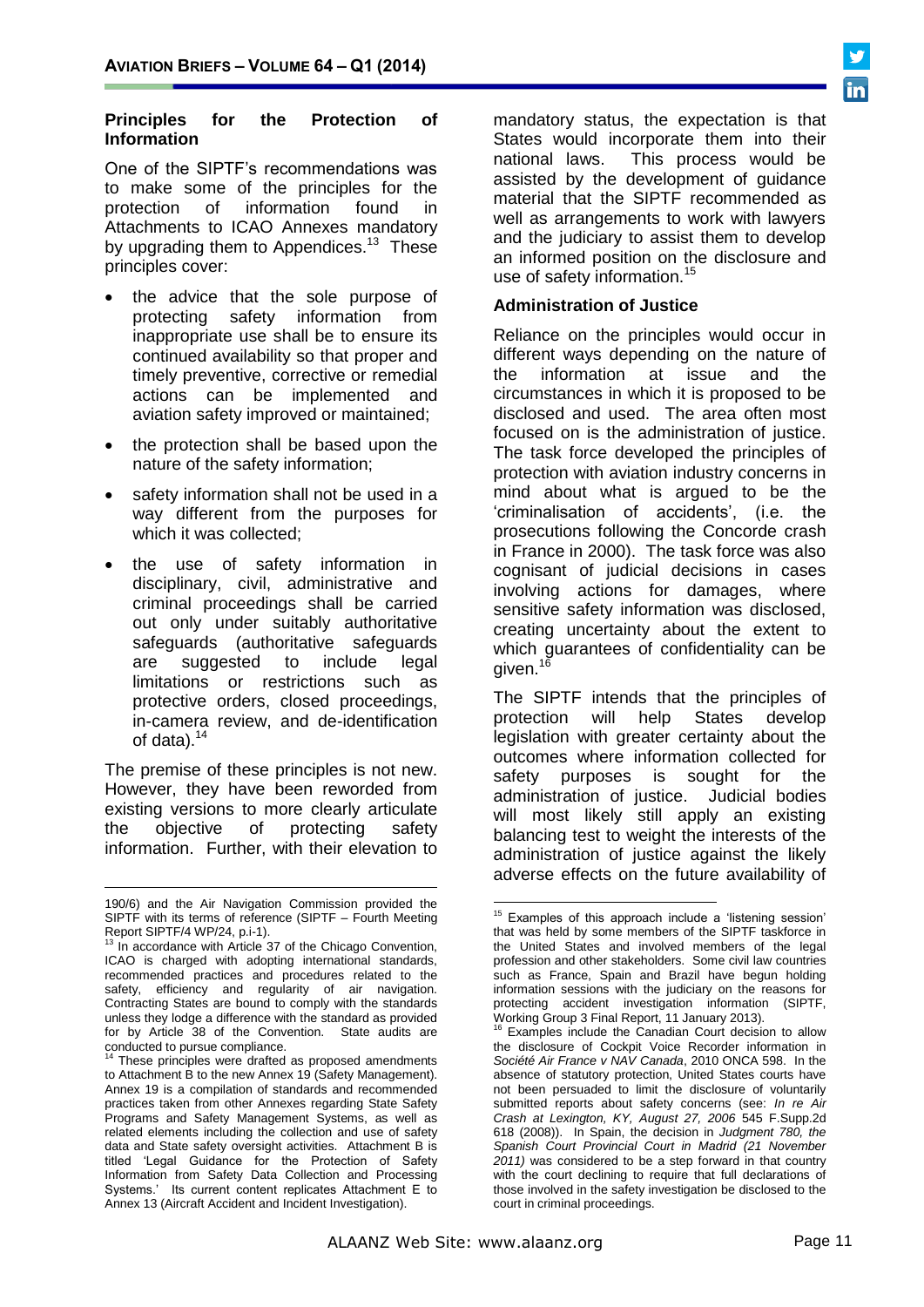

safety information that disclosure may<br>have  $17$  blausure that will be a state have.<sup>1</sup> However, there will be better guidance material to assist with establishing criteria in legislation for the administration of the balancing test.

#### **Safety Information for Safety Purposes**

Although matters concerning the administration of justice are often the predominant focus when the protection of safety information is discussed, the SIPTF ensured other situations in which there was uncertainty about the disclosure and use of safety information were addressed. The SIPTF's work included a review of the circumstances in which in which information should be disclosed between safety agencies for different safety-related purposes. Indicating that this is an area that needs attention, the new Annex 19 (Safety Management) to the Chicago Convention recommends that State authorities responsible for the State Safety Program should have access to appropriate information from incident reporting systems.<sup>18</sup>

The SIPTF has sought to further clarify that sharing safety information between state safety authorities is necessary in the interests of safety. The task force did this by proposing an important qualification to the definition of 'inappropriate use' which currently appears in Annex 13 (Aircraft Accident Investigation) and Annex 19. 'Inappropriate use' is currently defined as:

*"the use of safety information for purposes different from which it was collected, namely, use of the information for disciplinary, civil, administrative and criminal proceedings against operational personnel, and/or disclosure of the information to the public". 19*

The SIPTF suggestion for a revised definition adds the following sentence:

*"the use of such information for demonstrably safety-related purposes by the safety regulator in administrative actions and related proceedings, the use of information in accident and incident investigations, or in* 

*safety studies, are not considered inappropriate use." 20*

The addition of the sentence is intended to show that the use of safety information for these safety purposes is not 'inappropriate'. The use of safety information from different sources by the regulator and accident investigator can be characterised as legitimate (and appropriate), provided it is demonstrably in the interests of safety. This does not mean the information can be disclosed and used without safeguards. However, the view of the SIPTF was that if some action is necessary in the interests of safety, and in order to take that action certain information is required, then prima facie, the disclosure of the information should not be regarded as inappropriate. Members of the task force have begun to propose workable safeguards to help ensure these processes do not invite abuse, including a requirement that the information only be sought from a protected source that maintain confidentialities (such as the accident investigator) if there is no practicable alternative.

A number of countries are trying to implement safety information sharing frameworks that allow the use of information for appropriate safety purposes while ensuring suitable safeguards. Europe is progressing a new regulation through the European Parliament on occurrence reporting that involves sharing information between agencies, including to enable corrective or preventative action while limiting the use of the information to punish a person (except in the case of gross negligence). $21$ 

Similarly, in Australia, the Australian Transport Safety Bureau (ATSB) and the Civil Aviation Safety Authority (CASA) have worked to develop a policy on sharing occurrence information. The policy is published on the websites' of the respective agencies. $22$  It advises that the occurrence information referred from the ATSB to

 $\overline{a}$  $17$  See for example the balancing test contained in standard 5.12 of Annex 13. A similar balancing test is proposed in recommended practice 5.3.2 of Annex 19.

Annex 19 to the Chicago Convention, recommended practice 5.1.3

Annex 13 to the Chicago Convention, Attachment E. Legal Guidance for the Protection of Information from Safety Data Collection and Processing Systems, paragraph 1.5(c).

<sup>&</sup>lt;u>.</u>  $^{20}$  SIPTF – Fourth Meeting Report SIPTF/4 WP/24, 4A-4

<sup>&</sup>lt;sup>21</sup> 'Proposal for a regulation of the European Parliament and of the Council on occurrence reporting in civil aviation (2012/0361(COD))' See[: http://www.europarl.europa.eu/](http://www.europarl.europa.eu/) ATSB: [http://www.atsb.gov.au/aviation/safety-information-](http://www.atsb.gov.au/aviation/safety-information-policy-statement.aspx)

[policy-statement.aspx.](http://www.atsb.gov.au/aviation/safety-information-policy-statement.aspx) CASA:

[http://www.casa.gov.au/scripts/nc.dll?WCMS:STANDARD::p](http://www.casa.gov.au/scripts/nc.dll?WCMS:STANDARD::pc=PC_101466)  $c=PC_101466$ .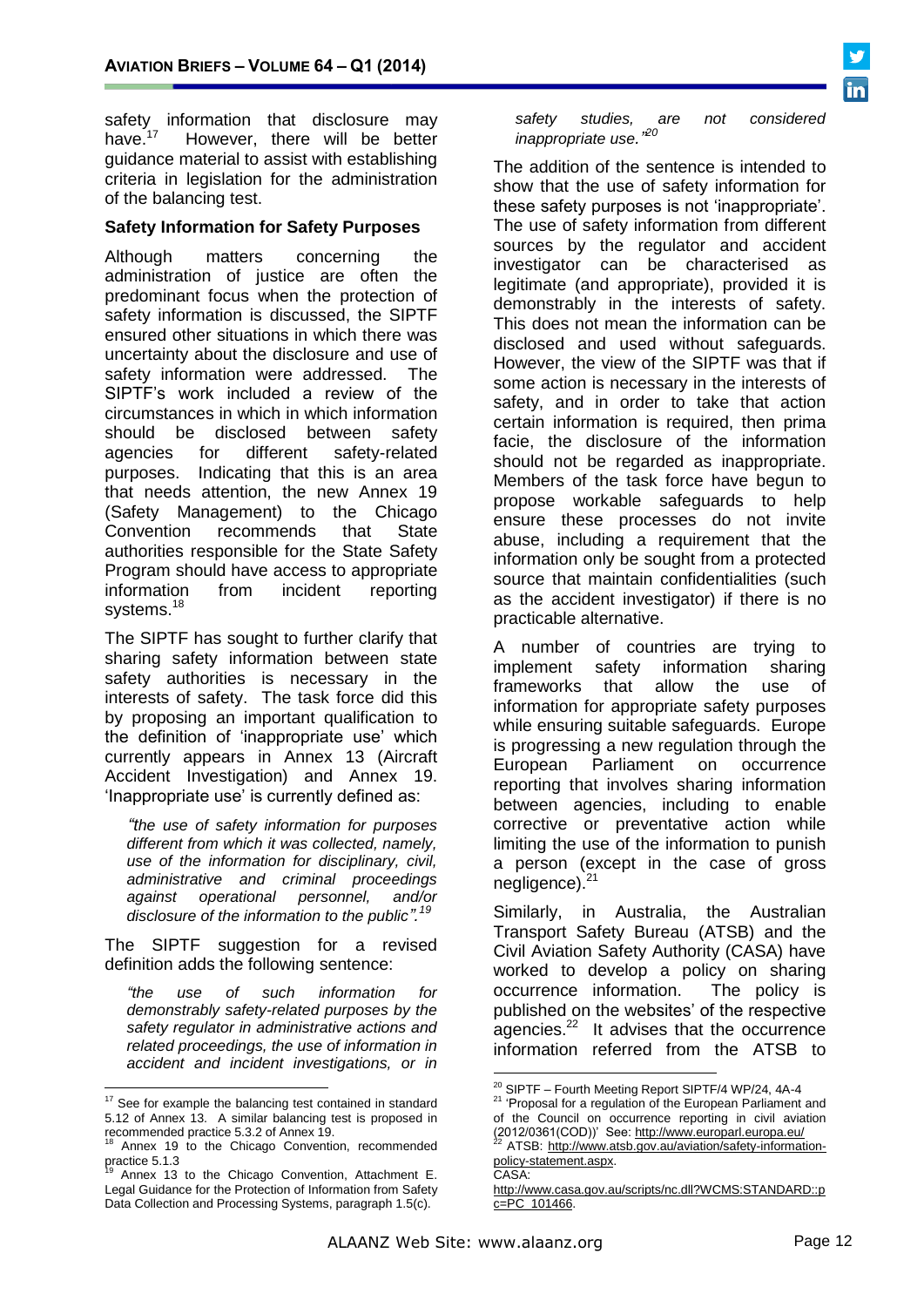

CASA will remove overt identifying information. CASA also makes the following commitment:

*"CASA will not rely on the report in taking action unless it is necessary to do so in the demonstrable interests of safety and where there is no alternative source of the information practicably available to CASA.*

*CASA will not normally recommend the institution of criminal proceedings in matters which come to its attention only because they have been reported under ATSB's mandatory reporting scheme. The exceptions will be in cases of conduct that should not be tolerated, such as where a person has acted intentionally, knowingly, recklessly or with gross negligence.*

*In taking any action, CASA will afford affected individuals and organisations natural justice."*

#### **Next Steps**

Australia and other countries will benefit from the work of the SIPTF, and from ICAO's ongoing work with the SIPTF's recommendations, as envisaged by the ICAO Assembly Resolutions (A38-3, A38- 4). It is important to acknowledge in that respect that the SIPTF is not a determinative body. The ICAO Secretariat submitted a paper to the  $38<sup>th</sup>$  Assembly advising that the recommendations will be considered by ICAO's Safety Management Panel<sup>23</sup> and other relevant groups of experts through the normal process for the development and amendment of Standards and Recommended Practices and other supportive guidance material.<sup>24</sup> The recommendations are expected to be considered and implementing material developed to go before a High Level Safety Conference in 2015.<sup>25</sup>

In the interim, work will continue in Australia to enhance the existing frameworks for the protection of safety information. In so far as they may bear on these issues, the findings of the Australian Government's recently announced Aviation Safety Regulatory Review<sup>26</sup> will need to be taken into account. The terms of reference for the review broadly cover the roles and relationships of Australia's aviation safety agencies as well the regulatory reform process for aviation safety. The review will report to the Minister in May 2014.

*Patrick Hornby, Manager Legal Services, Australian Transport Safety Bureau & Jonathan Aleck, Associate Director of Aviation Safety, Civil Aviation Safety Authority*

#### **David Forsyth AM to Chair Panel for Wide-Ranging Review of CASA**

David Forsyth AM, a highly regarded figure in Australian aviation, will chair an independent review panel into the operations of the Civil Aviation Safety Authority (CASA) and aviation safety regulation in Australia announced by the Federal Government on 14 November.

Mr Forsyth is the chair of Safeskies Australia, former chair of Airservices Australia and has over 30 years of experience in safety management and aviation business.

He will be joined on the review panel by two other highly experienced industry figures in Don Spruston, former Director General of Civil Aviation at Transport Canada and former Director General of the International Business Aviation Council, and Roger Whitefield, former Head of Safety at British Airways, former safety adviser to Qantas and former United Kingdom Civil Aviation Authority board member.

The Government has stated that the review will be strategic in nature and will benchmark Australia's safety regulation against other leading countries.

1

 $\overline{a}$ <sup>23</sup> The Safety Management Panel was established to provide recommendations on the development of the new Annex 19. Consideration of the SIPTF's findings and conclusions was given by the  $4<sup>th</sup>$  meeting of the Safety Management Panel in November 2013, where the Panel fully endorsed the principles reflected in the SIPTF's recommendations.

Secretariat, 'Balance the Use and Protection and Use of Safety Information (A38-WP/80)', 38<sup>th</sup> Assembly, para 4.1

 $25$  The last High Level Safety Conference was held in 2010. It is a meeting between the Directors General of Aviation from all the contracting States to the Chicago Convention. The purpose of the meeting is to build consensus and obtain commitments and formulate recommendations deemed necessary for the effective and efficient progress of key safety activities by ICAO.

<sup>&</sup>lt;sup>26</sup> The Review was announced by the Minister for Infrastructure and Regional Development on 14 November 2013. A copy of the Minister's media release is at: [http://www.minister.infrastructure.gov.au/wt/releases/2013/n](http://www.minister.infrastructure.gov.au/wt/releases/2013/november/wt028_2013.aspx) [ovember/wt028\\_2013.aspx](http://www.minister.infrastructure.gov.au/wt/releases/2013/november/wt028_2013.aspx)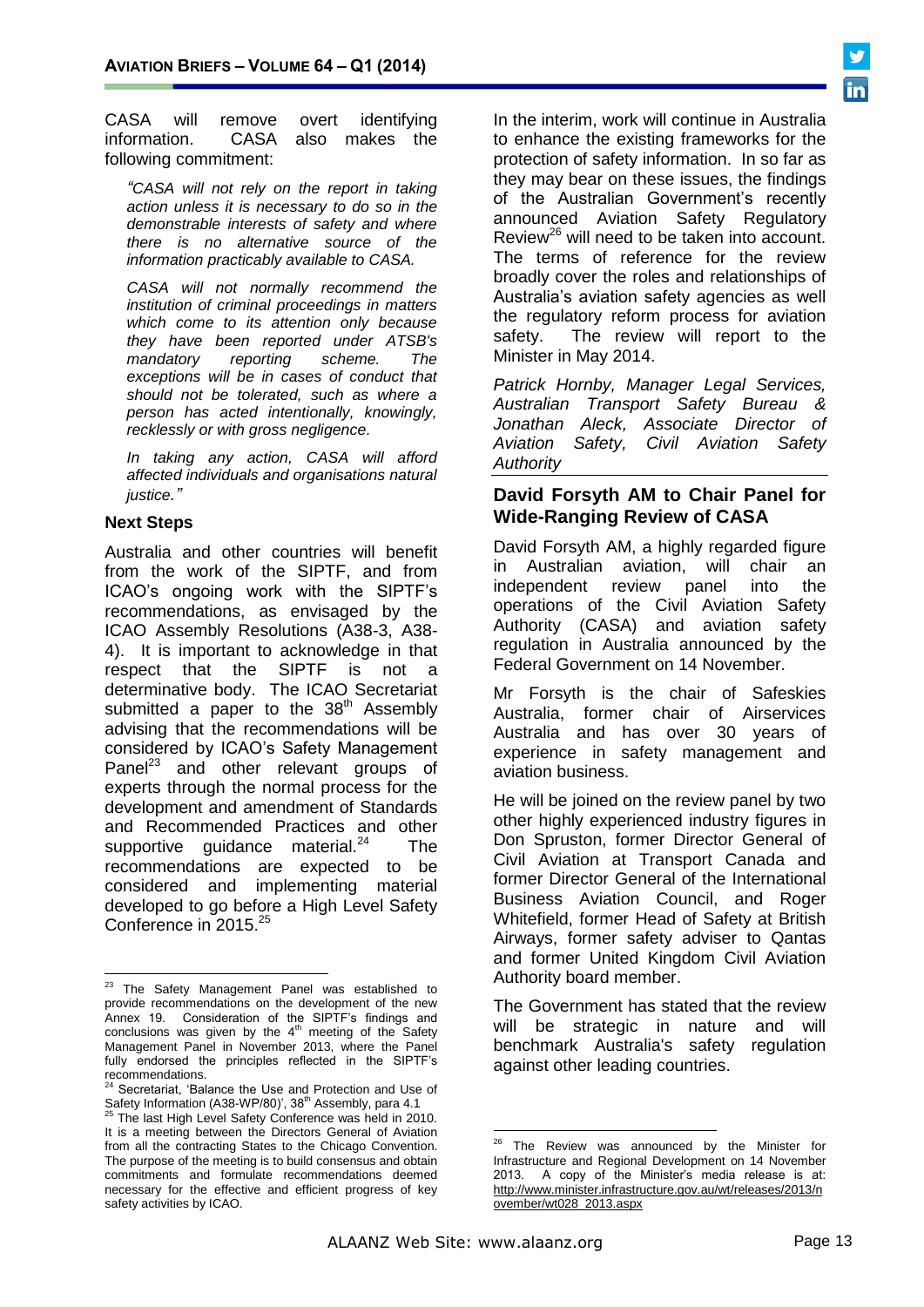Under the review's Terms of Reference, the Government has stated that the principal objectives are to investigate:

- the structures, effectiveness and processes of all agencies involved in aviation safety;
- the relationship and interaction of those agencies with each other, as well as with the Department of Infrastructure and Regional Development (Infrastructure);
- the outcomes and direction of the<br>regulatory reform process being regulatory reform process being undertaken by CASA;
- the suitability of Australia's aviation<br>safety related regulations when safety related regulations when benchmarked against comparable overseas jurisdictions; and
- any other safety related matters.

The review report will:

- examine and make recommendations as required on the aviation safety roles of CASA and the Australian Transport Safety Bureau (ATSB) and other agencies as appropriate;
- outline and identify any areas for improvement in the current interaction and relationships between CASA and the ATSB, as well as other agencies and Infrastructure;
- examine and make recommendations as required on the appointment process and criteria applied for key aviation safety roles within CASA and the ATSB;
- examine the current processes by which CASA develops, consults on and finalises changes to aviation safety regulations and other legislative instruments (such as civil aviation orders) and make any proposals for improving these processes such that new regulations are best practice in safe operations for each relevant sector of the aviation industry;
- review the implementation of the current aviation safety regulatory reform programme and assess the effectiveness of the planning and implementation of regulatory changes, including cost impacts on industry;
- examine and make recommendations on options for improving future aviation safety regulatory reform having regard to international experience and stakeholder views, and the Government's objective of reducing the cost of regulation to business;
- provide advice to Government on priorities for future regulatory development and implementation strategies; and
- provide advice to Government on options for improving oversight and enforcement of aviation regulations, including rights of review.

The review panel will provide its report to the Deputy Prime Minister in May 2014.

*Ben Martin, Partner, Mark Mackrell, Partner, Keira Nelson, Senior Associate, [Norton White Lawyers](http://www.nortonwhite.com/)*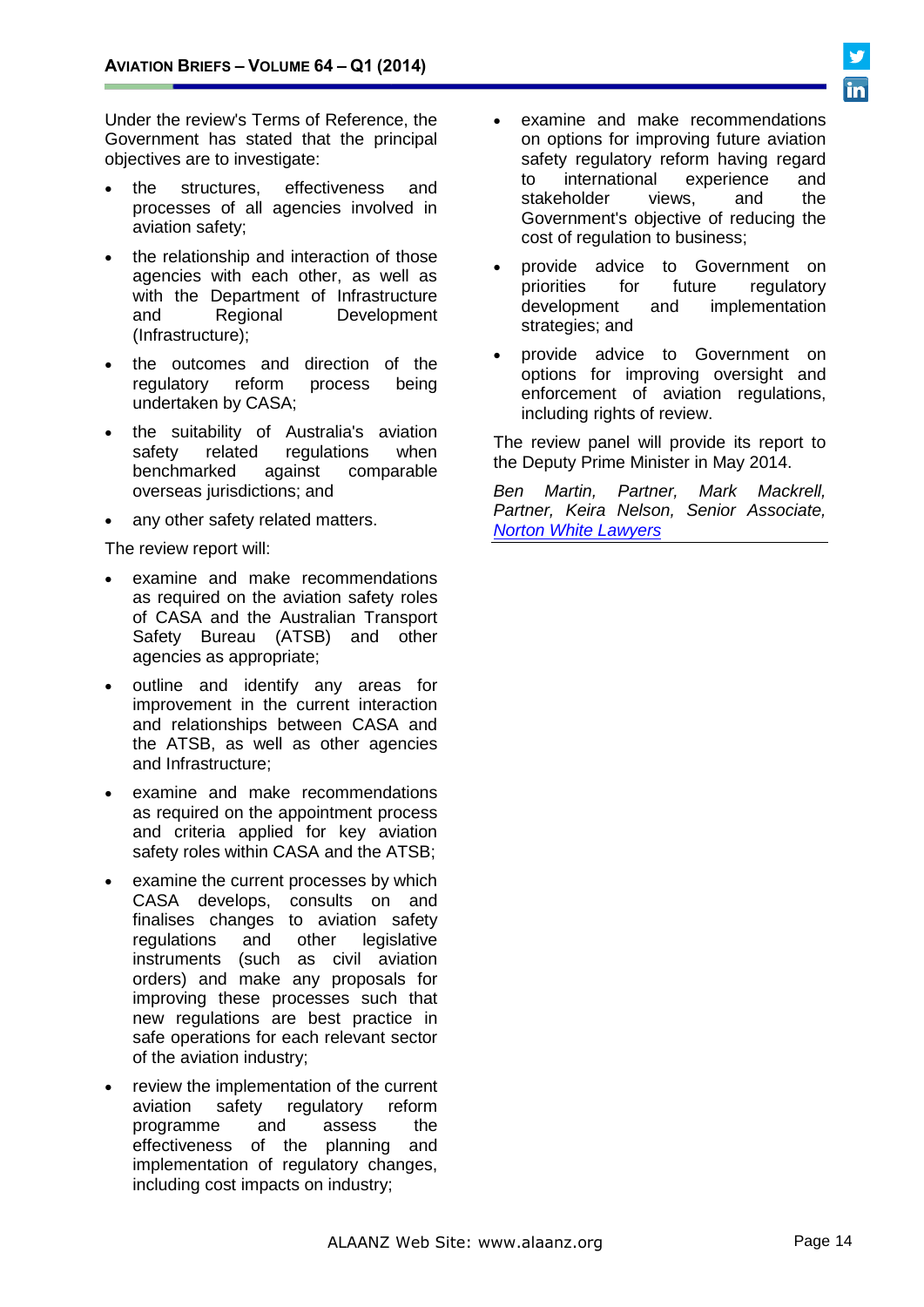# **AIRCRAFT FINANCE UPDATE FROM IRELAND**

### **Ireland's Dedicated Exchange for Aviation Finance (announced in January 2014)**

On 20 January 2014, the Irish Stock Exchange (**"ISE"**) announced plans to create a dedicated exchange for<br>aviation related debt and other aviation related debt a<br>instruments. ISE Chief instruments. ISE Chief Executive Deirdre Somers said:

*"Ireland is a world leader in aviation finance and the Irish Stock Exchange is a world leader in debt listings, we want to combine these skills to make Ireland even more attractive for aviation issuers and investors."*

In a Press Release $^{27}$ , the ISE states that it will offer a highly efficient, low cost platform delivering better visibility, greater investor reach and improved market intelligence for the aviation industry. The ISE worked with Enterprise Ireland's Aviation Forum and many other industry participants to advance plans for the dedicated exchange, and the initiative has been welcomed by the global aviation industry.

Financing of aircraft deliveries is sourced from commercial banks, debt and equity (including private equity) investors. It has been internationally recognised that the capital markets are a growing source of funding for aircrafts and accounted for \$15bn or 15% of the total requirement in  $2013.<sup>28</sup>$ 

Current listings on the ISE include (*nonexhaustive list*):

- \$927M EETC from International Airlines Group (the parent of BA and Iberia);
- \$636M ABS from Avolon (a global leasing company);
- Debt instruments with a total value of \$12.7bn; and
- Equity listing for Aer Lingus and Ryanair.

The new dedicated platform aims to be an international hub for aviation finance assets creating a market in Ireland and the first of its kind worldwide that will be supported and enhanced by specialist knowledge of the industry in Irish based leasing, broking, corporate finance, legal and tax professional firms.

*[Mason Hayes & Curran,](http://www.mhc.ie/) Dublin*

*PNC Equipment Finance LLC v Aviareto Limited and Link Aviation LCC* **(unreported, High Court, December 19, 2012***)* 

This case involved a lease agreement between two US corporations relating to an aircraft registered with the FAA in the USA. Another party registered a nonconsensual right or interest in the International Registry. Under Article 40 of the Cape Town Convention (the **"Convention"**), certain categories of non-consensual rights must first be submitted by the contracting states through "declarations" to Unidroit as the designated depository of the protocol to the Convention. Once declarations are approved, parties in those contracting States can submit non-consensual rights for registration with the categories stipulated. The USA has not made any declaration under the Convention and in these circumstances, the nonconsensual registered rights did not constitute a valid registration and an order was made by a Minnesota court in the USA directing Link Aviation LLC to discharge the registrations.

The Minnesota court order was not complied with and an application was made to the Irish Courts to direct the Registrar to remove the registration.

The Commercial Court accepted the Minnesota Court Order as *prima facie evidence* that the disputed registration should not have been made and ordered that the party discharge the registration. If, however, the party fails to carry out the discharge, the Irish Court ordered that the Registrar should do so instead.

 $\overline{a}$ 

<sup>&</sup>lt;sup>27</sup> Press Release ISE 20 January 2014

 $28$  As above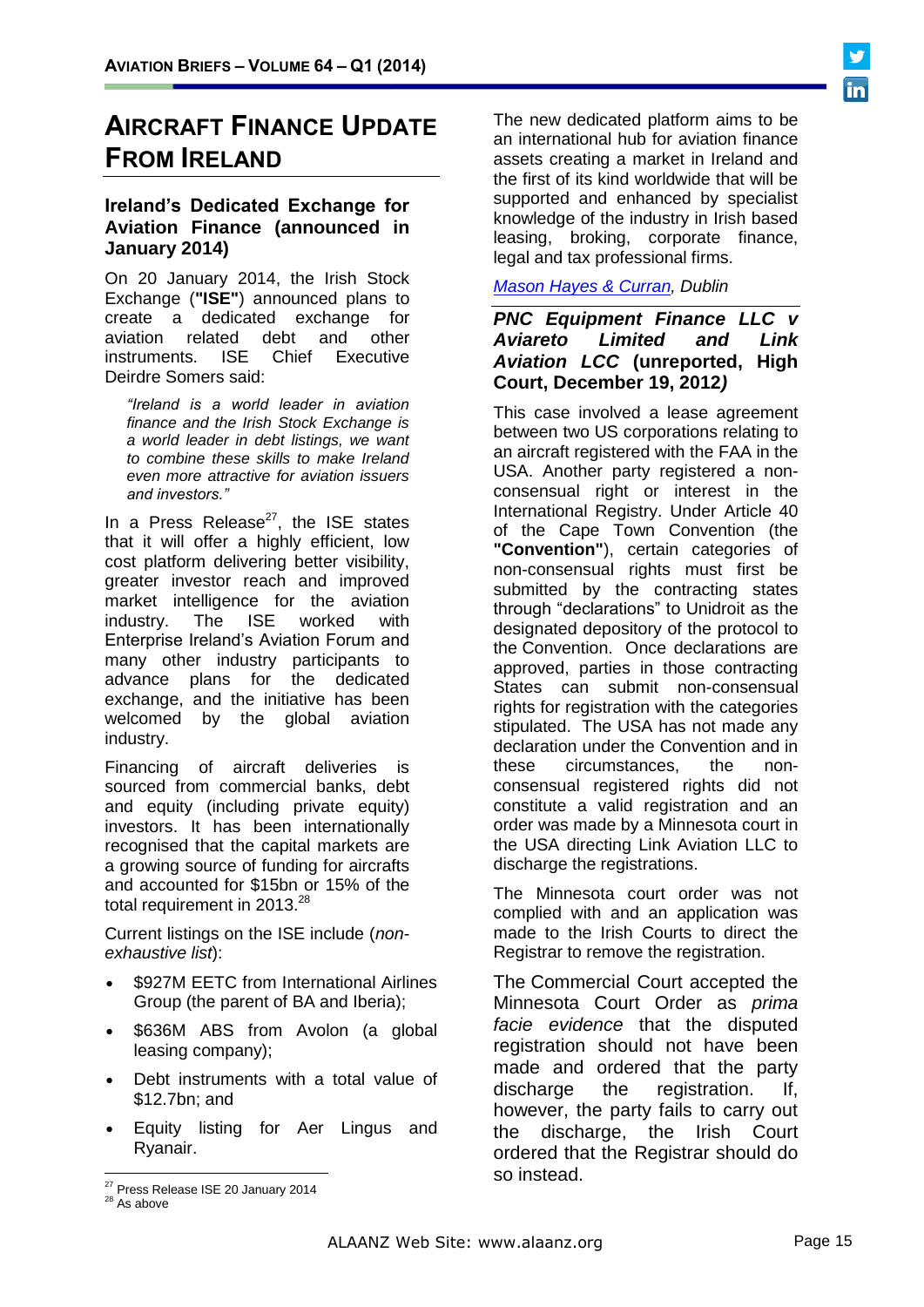#### *TransFin-M, Ltd v Stream Aero Investments S.A. and Aviareto Limited* **(unreported, High Court (Commercial Division) April 18, 2013)**

Transfin owned an aircraft and signed a letter of intent to sell the aircraft to Stream Aero Investments. Stream Aero was in simultaneous negotiations to sell on the aircraft to Star Jet. When the negotiations between Transfin and Stream Aero fell through, Transfin entered into direct negotiations with Star Jet. Stream Aero claimed an entitlement in the Oklahoma courts to an agency fee or commission for the sale transaction and registered a nonconsensual right over the aircraft with the international registry. There was no order from the Oklahoma courts regarding the registration.

In this case, the relevant Contracting States of the parties involved were Panama and Russia who had not at that time ratified the type of consensual rights which Stream Aero sought to rely upon, as in the PNC case above.

In this case, no court order was in existence directing Stream Aero to discharge the registrations. The Irish Courts ultimately determined that the proceedings fell within Order 11 Rule 1F and/or Rule 1G of the Rules of the Superior Courts which state that:

- *"(1F) the action is founded or a tort committed within the jurisdiction; or*
- *(1G) any injunction is sought as to anything to be done within the jurisdiction or any nuisance within the jurisdiction ought to be prevented or removed whether damages are or are not also sought in respect thereof."*

Essentially the Commercial Court determined that the registration, which could not have been a valid registration amounted to a tort committed and/or a nuisance and/or something which necessitated action to be taken within Ireland given that the Registry is based in Ireland. The Commercial Court determined therefore that it had jurisdiction over Stream Aero to make an *in-personam order* directing it to discharge the non-consensual right or interest. The Commercial Court deemed the registration to be invalid and without any basis and ordered that the registration be discharged.

Donal Gallagher, Registry Official at Aviareto Limited $^{29}$  has commented that:

*"The Transfin case is of particular importance due to the willingness of the Irish courts to accept jurisdiction in matters involving the Registrar and registrations on the International Registry. This is certainly so in cases involving registrations which should not have been made."*

He further commented that the Transfin case "*illustrates the possibility of initiating proceedings in Ireland immediately, rather than first seeking a local order and then subsequently taking further proceedings in Ireland seeking an order against the Registrar to have that order enforced*".

It remains to be seen whether the Irish Courts will be willing to assert jurisdiction in less clear-cut cases, where the registration type is valid and it is necessary to substantively consider and determine the merits of the registration itself.

*[Mason Hayes & Curran,](http://www.mhc.ie/) Dublin*

<u>.</u>

<sup>&</sup>lt;sup>29</sup> Article "Procuring the discharge of problem or improper registrations on the International Registry – expediting the process"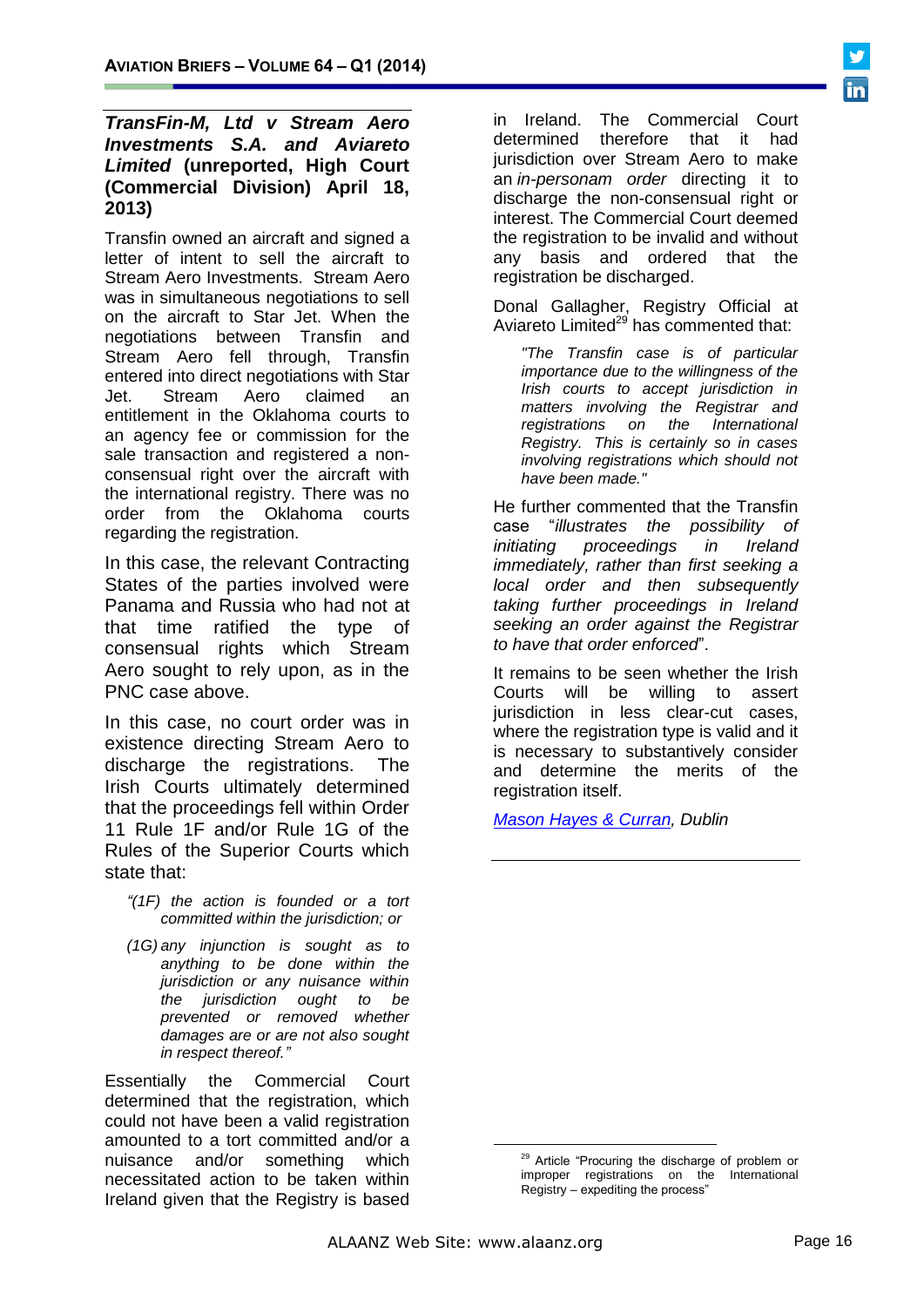

#### *Alpstream AG & Ors v PK Airfinance Sarl & Anor* **[2013] EWHC 2370 (Comm) (31 July 2013)**

While not a decision of the Irish Courts, one of the more notable judicial decisions in the aviation sector in 2013 is the recent decision of the English Commercial Court in the *Alpsteam Case*. This case highlighted the duties of financiers in the context of aircraft repossessions; the powers and remedies available to financiers following breach and default, and the duties accountability of financiers in the event of a distressed sale and remarketing.

Justice Bruton's decision in *Alpstream* has attracted significant attention from international media and legal press due to the identity of the parties, which included Russian media mogul and billionaire Alexander Lebedev, who controlled the claimants.

The duties of a financier considered in the judgment include a mortgagee's duty to a mortgagor to:

- take reasonable steps to obtain the best value for the aircraft, burden of proof – sale and remarketing process;
- act in good faith and for proper purpose and consideration of concept of "wilful misconduct"; and
- assessment of loss.

Justice Bruton held that the Defendants were liable to *Alpstream* for breach of duty (PK), procurement of breach of duty (GECAS) and conspiracy (PK and GECAS) and made an award in favour of the claimants of \$10.75Million.

English judicial decisions are not binding on the Irish Courts in its determinations but are regarded as having persuasive effect. We understand that the decision in *Alpstream* is likely to be appealed.

*[Mason Hayes & Curran,](http://www.mhc.ie/) Dublin*

The articles in this section first appeared in the February 2014 edition of Mason Hayes [& Curran's](http://www.mhc.ie/) Aviation Update.

We gratefully thank [Christine O'Donovan,](mailto:codonovan@mhc.ie) Partner, Mason Hayes & Curran, for her permission to reproduce these articles.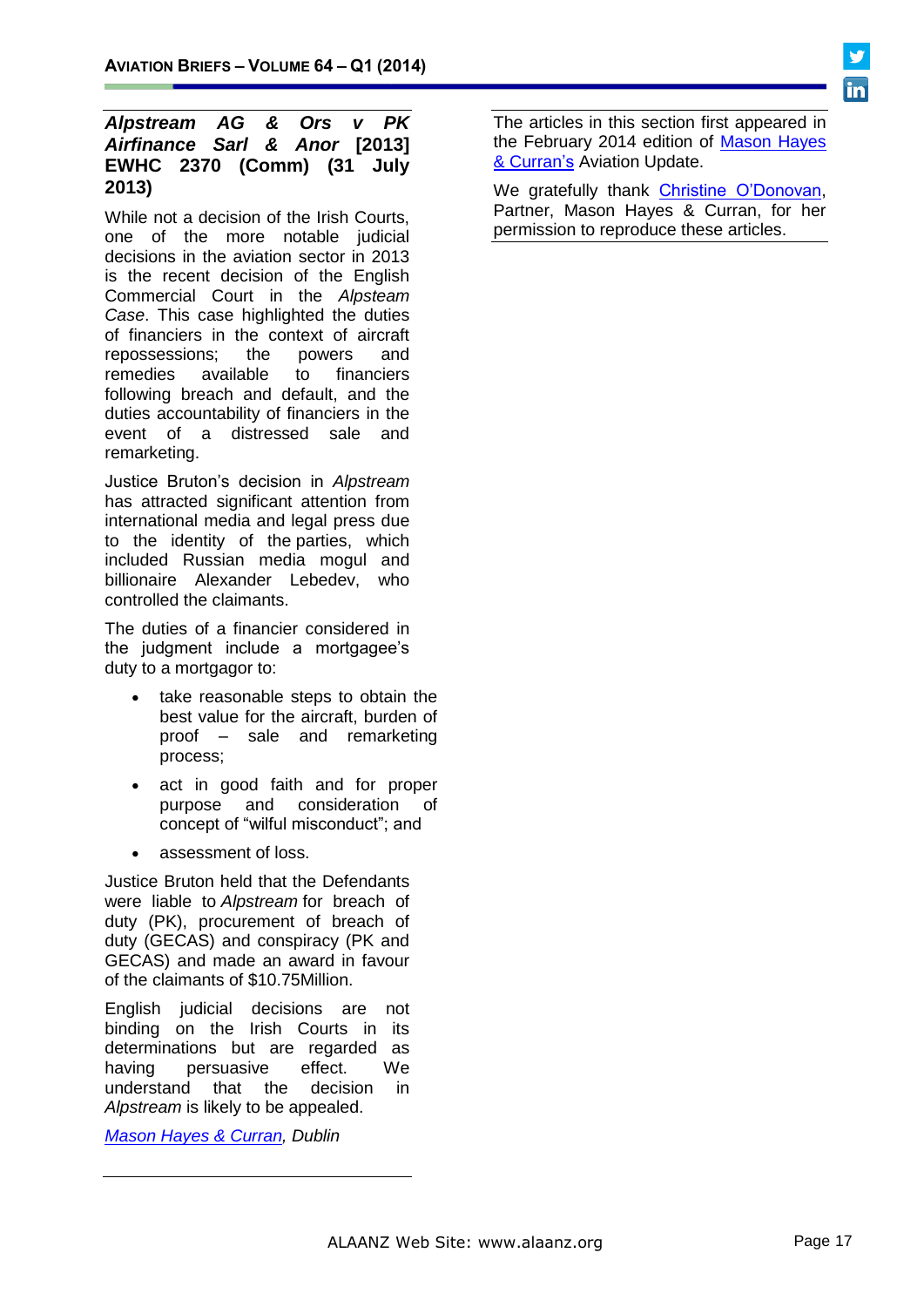# **UPDATE FROM EUROPE**

#### **EU ETS Update: the Compliance Conundrum**

The EU's Emissions Trading Scheme (ETS) continues to be one of the most controversial topics on the regulatory agenda, particularly so as the April 2014 deadline for surrendering allowances looms large amid persistent uncertainty over how the scheme operates at present and what further amendments are expected in the near future. This Briefing gives an overview of recent developments at ICAO, the Commission's proposal to further amend the ETS (including international reaction to it) and then considers what carriers should be doing now in order to comply with their regulatory obligations.

#### **"Stopping the clock"**

By way of background, on 12 November 2012, the Commission announced that it was recommending the EU "stops the clock" on certain important aspects of the ETS. This decision was made following sustained pressure from airlines, industry bodies and governments and passed into European law on 24 April 2013. In practical terms, the "stop the clock" decision meant that an aircraft operator would not be sanctioned if it failed to comply with the ETS Directive's annual reporting and compliance obligations before 1 January 2014 in respect of flights to or from aerodromes outside of the EU. For non-EU airlines with no intra-EU operations, this effectively disapplied EU ETS – a development welcomed by the wider industry, though not by the European lowcost sector in particular which still finds itself caught by the full force of EU ETS for the majority of operations.

The stated purpose of the "stop the clock" decision was to allow breathing space for ICAO to devise its own global agreement at the ICAO Assembly meeting in October 2013. The Commission warned at the time that failure by ICAO to deliver would result in the ETS being fully reinstated as of 1 January 2014.

#### **Developments at ICAO**

On 4 October 2013, after two weeks of reportedly fractious discussions, the ICAO Assembly adopted a Resolution to develop a global scheme to limit  $CO<sup>2</sup>$  emissions from international aviation.

The Resolution calls for appropriate measures to be finalised and voted on at the next ICAO Assembly in 2016, and for<br>an agreed global scheme to be an agreed global scheme to be implemented by 2020. ICAO also underlined that when designing new schemes and implementing existing ones, States should:

- Engage in constructive bilateral or multilateral consultations and negotiations with other States to reach an agreement.
- Grant defined exemptions to developing States.

Although the EU proposed a paragraph in the Resolution that would have permitted its ETS to continue to apply to flights within European airspace pending the implementation of a global scheme, this was rejected by the ICAO Assembly. The EU and 14 Member States of ECAC were limited to filing a written statement of reservation insisting that the Resolution did not diminish their rights to apply EU laws to aircraft of all States on a non-discriminatory basis.

Whilst some progress was undoubtedly made at ICAO, the final text of the Resolution is largely aspirational in nature and devoid of detail – arguably not the level of progress expected by the Commission when it stopped the clock.

#### **Commission's proposal to further amend the ETS**

The EU's response to the ICAO Resolution was surprising given the furore which had preceded "stop the clock". On 16 October 2013 the Commission published a proposal to amend the ETS Directive, the key features of which can be summarised as follows:

 Emissions from flights operated in 2013 between aerodromes in the European Economic Area (EEA) and countries outside the EEA remain fully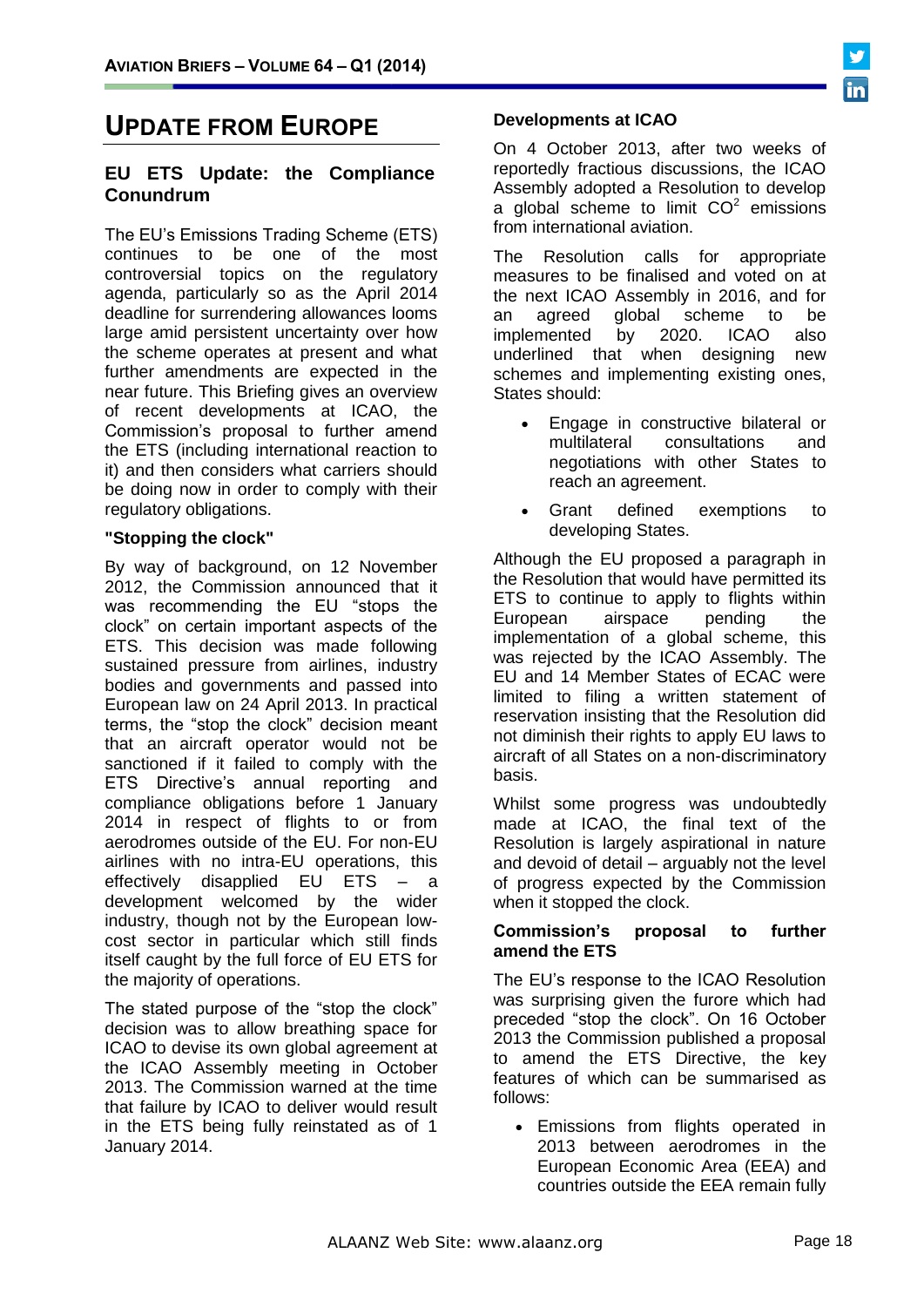exempt from the ETS (essentially this is a one year continuation of the "stop the clock" derogation).

- Flights between aerodromes in the EU are not exempted, although obligations to report 2013 emissions<br>and surrender allowances are and surrender allowances are postponed for one year.
- For the period 2014 to 2020, all emissions for flights between aerodromes in the EU would continue to be covered in full by the ETS Directive.
- For the period 2014 to 2020, flights between aerodromes in the EEA and non-EEA countries benefit from a general exemption for those emissions that take place outside EU airspace. Thus, flights between the EU and third countries are generally covered only in proportion to the distance travelled by those flights within EU airspace.
- Emissions from flights to and from countries which are "developing"<sup>30</sup> and emit less than 1% of international civil aviation emissions should be completely exempt.

The EU's latest proposal is not yet binding and must be formally approved by the Council and the European Parliament. At the time of writing, negotiations to agree an amended Directive are ongoing, although it now appears likely that "stop the clock" will be extended for at least a further 12 months. According to press reports, negotiators from the European Parliament, the Commission, the EU Executive and the EU Presidency (representing Member States) reached an outline agreement on 4 March 2014 to "exempt" flights between EU and non-EU countries from the ETS until 2016, although the ETS continues to fully apply to intra-EU flights. Full details of the agreement (which still needs to be approved by the European Parliament) are

awaited but at present it has no legislative effect.

In terms of approving the agreement and amending the existing law, time is clearly of the essence in view of the forthcoming deadline under the original ETS Directive to report and surrender allowances (being 31 March and 30 April 2014 respectively).

#### **Reaction to the Commission's proposal**

The Commission's Proposal was almost universally criticised at State and industry level. Presaging the outline agreement referred to above, the UK, French and German governments all expressed concern and called for the "stop the clock" decision to extend to at least 2016 when the ICAO Assembly next meets. Unsurprisingly, the US and Chinese governments (among others) remain vehemently opposed to any suggestion that even a watered down ETS be reintroduced, however far that may be in the future.

Elsewhere, IATA's Director General gave the EU credit for forcing the issue of tackling aviation emissions onto the international agenda but urged it to withdraw the proposed amended Directive on the basis that it undermines the work done to date through ICAO. A number of industry bodies including the Association of Asia Pacific Airlines and Airlines for America have expressed their opposition to the proposal whilst the Arab Air Carriers' Organisation has warned of possible future trade wars if the amended Directive is adopted.

The general consensus among industry commentators seems to be that the Commission misread the international mood by proposing amended legislation that is inconsistent with the accord reached at the ICAO Assembly and, in doing so, stirred up further hostilities with third country governments, leading ultimately to the retreat apparently signalled by the outline agreement now under discussion.

#### **What should carriers do now?**

Arguably, the scope of compliance obligations for carriers has never been more uncertain – clearly this is unsatisfactory in circumstances where the significant costs of compliance continue to

 $\overline{a}$  $30$  The Commission's proposal defines developing countries as "*those which benefit at the time of adoption of this proposal from preferential access to the Union market in accordance with Regulation (EU) No. 978/2012 of the European Parliament and of the Council, that is those which are not classified in 2013 by the World Bank as high income or upper-middle income countries*".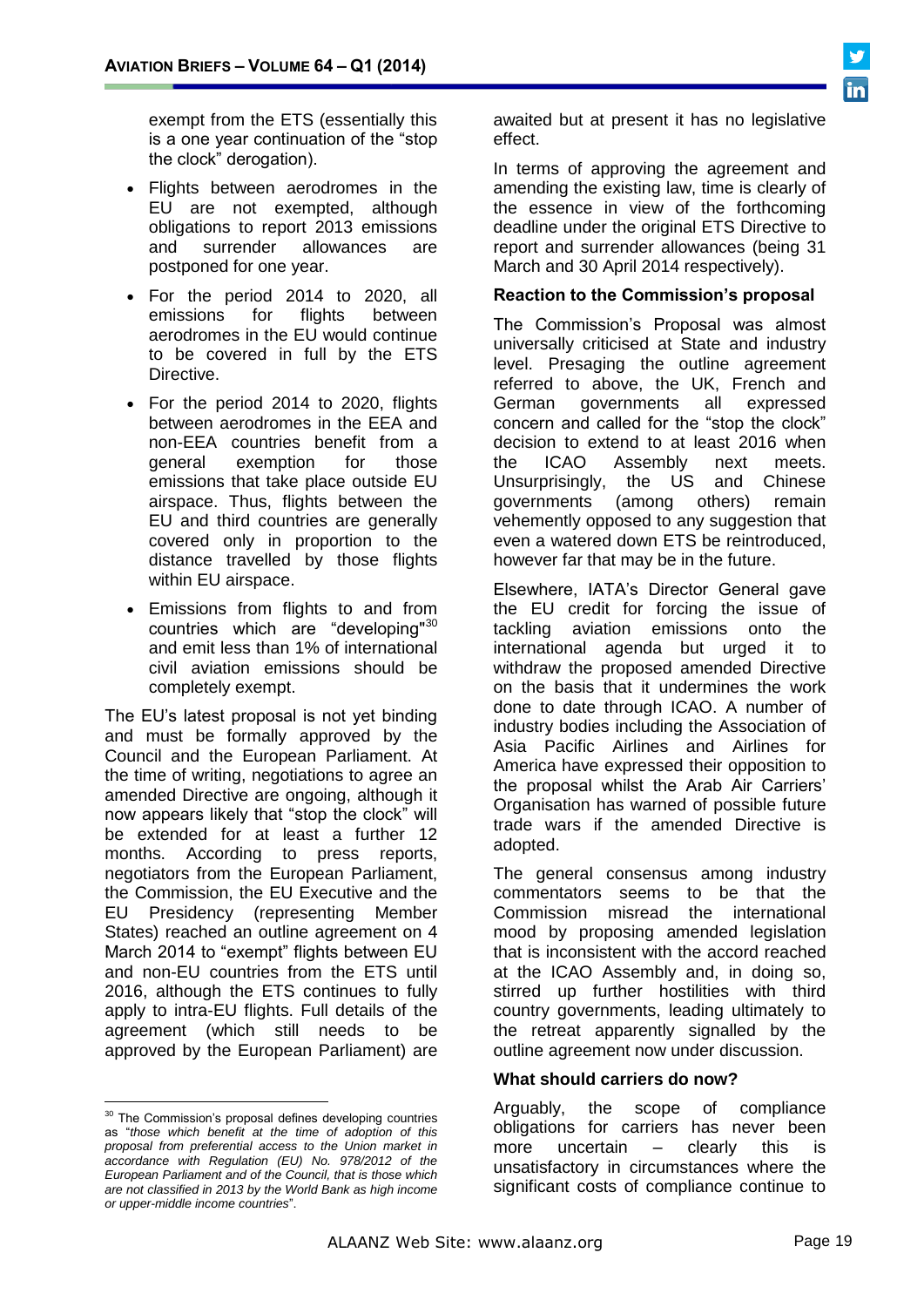

accrue. For present purposes, we can offer the following guidance.

In theory, and pending formal approval of the outline agreement purportedly reached on 4 March 2014, the "stop the clock" decision expired on 31 December 2013 and is no longer in force. Therefore, as of 1 January 2014 and until the adoption of amended legislation, the ETS Directive fully applies to all flights departing from or arriving in the EU. It follows that carriers are legally obliged to:

- Report their 2013 emissions by 31 March 2014; and
- Surrender the corresponding 2013 allowances by 30 April 2014.

Whether or not failure to comply with these obligations will attract enforcement action is, to say the least, a grey area. Earlier this year, a number of competent authorities issued advice to aircraft operators under their control urging full compliance. The UK Environment Agency, for example, has previously stressed that penalties apply for failure to submit reports and surrender allowances and that, unless and until the law changes, the full scope of the Directive applies.

In contrast, the French authorities have said that carriers can report emissions if they wish but will not be penalised for failing to meet the March 2014 deadline. Similarly, the authorities in Belgium have agreed not to impose penalties on carriers that fail to report their 2013 emissions.

Meanwhile, a number of competent authorities, including UK, Netherlands and Germany, face mounting criticism for failing thus far to impose penalties on carriers that failed to comply with their obligations to report emissions for their intra-EU flights in 2012 in breach of the terms of the "stop the clock" decision; a failure which contrasts with similar enforcement action taken by their counterparts in other States, including Belgium and France.

Against this uncertain background and in the absence of clear guidance to the contrary from their competent authority, carriers should prepare to finalise and submit their verified emissions reports by 31 March 2014, in line with the legal

requirements of the ETS Directive. Thereafter, the onus is firmly on the EU legislative bodies to agree an amended Directive or, at the very least, issue comprehensive guidance to all competent authorities (and in turn all carriers) well before the deadline for surrendering allowances on 30 April 2014.

These latest developments again call into question the long term viability and practicality of regional schemes such as the EU ETS. Whilst there is now a consensus among States, carriers and industry bodies that global emissions from aviation should be regulated, the proper forum for developing these regulations is surely ICAO, despite the length of time this process involves. How the EU responds in the meantime remains to be seen.

*Sue Barham, Partner and Charles Cockrell, Associate, [Holman Fenwick Willan LLP](http://www.hfw.com/Home)*

This article first appeared in the HFW's Briefing published in March 2014 and has been reproduced with the kind permission of the authors.

#### **Times are Changing for Tour Operators – but not Passengers**

In a recent press release the Federal Court of Justice announced its December 10 2013 decision (X ZR 24/13) in which it deemed two clauses in the general terms and conditions of a tour operator regarding flight time changes to be invalid.

#### **Decision**

The claimant was the umbrella association of German consumer centres. The defendant tour operator used general terms and conditions which stipulated, among<br>other things, that the definitive other things, that the definitive determination of flight times rested with the tour operator issuing the travel documents. Information about flight times given by travel agents was thus not binding. The claimant claimed that the clauses were invalid.

The court agreed with the claimant and deemed the clauses invalid, as they led to an unfair disadvantage of passengers against the principle of good faith.

In the court's view, the first clause modified the principal contractual performance promise contained in the travel contract, not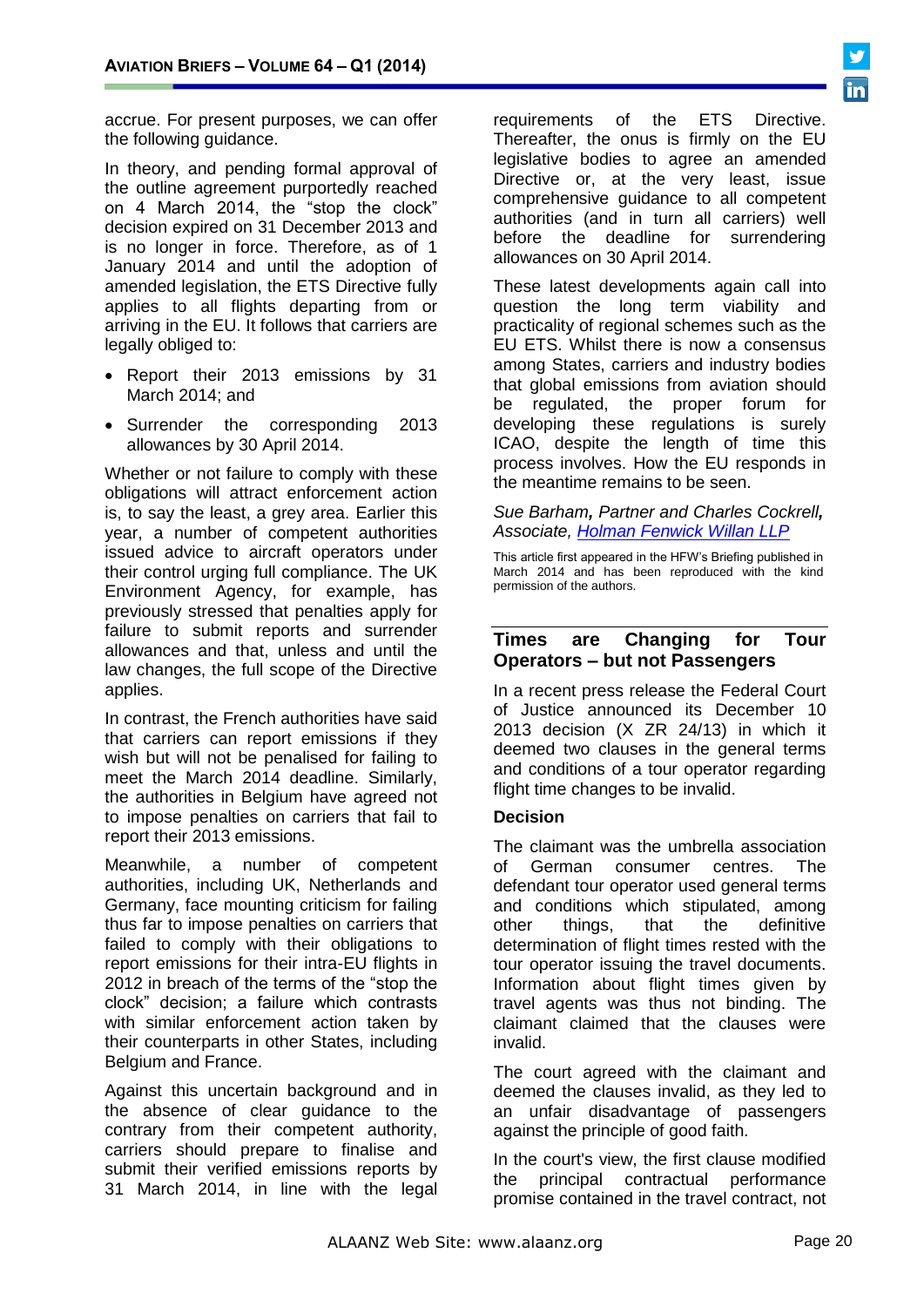only when definitive flight times were agreed, but also when the contract contained only preliminary flight times. According to the court, pursuant to the general principles of contractual interpretation, preliminary flight times are not to be met by all means. However, the court also held that a passenger can legitimately expect that flight times will not be changed without a material reason and that the time frame implied by preliminary flight times will not be disregarded completely. Yet the clause in question allowed the tour operator to change flight times at will, irrespective of whether a material reason had occurred. The court therefore took the stance that this was unreasonable towards passengers, who rightly expected certainty regarding flight times, even taking into account the legitimate interest of the tour operator to adapt the intended flight times to changed circumstances or circumstances which were unforeseeable at the time of signing the travel contract.

In addition, the court held that the second clause led to an unfair disadvantage of passengers, as it allowed the tour operator to elude a contractual obligation which arose from information given by a travel agency acting for the tour operator.

#### **Comment**

It will be interesting to see the detailed reasoning of the court once the full judgment is available. What is clear already is that this decision will necessitate the amendment of tour operators' general terms and conditions. It will also impact on the contractual relationship of tour operators with airlines and travel agencies, as tour operators will want to shift liability for passenger claims relating to changed flight times or for reduction of travel price arising from the travel contract.

*Ulrich Steppler, Partner and Katherina Sarah Bressler, Associate, [Arnecke Siebold](http://www.arneckesiebold.de/PROFIL.8.0.html?&L=1)  [Rechtsanwälte](http://www.arneckesiebold.de/PROFIL.8.0.html?&L=1)*

This article first appeared in the International Law office Newsletter on 29 January 2014 and and has been reproduced with the kind permission of the authors.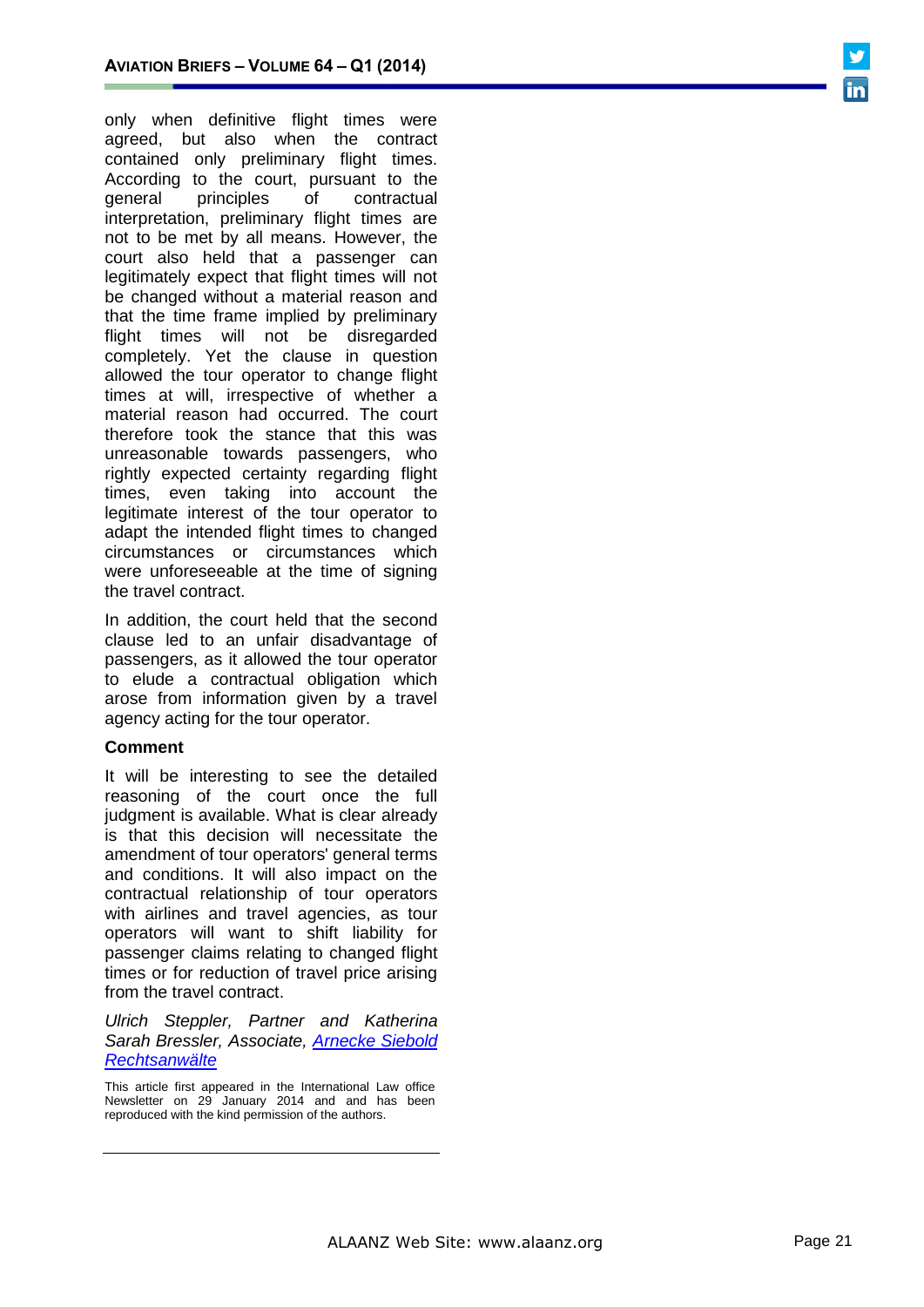# **UPDATE FROM THE UNITED STATES**

#### **New Rules Issued By the U.S. Department of Transportation Pursuant to the Air Carrier Access Act Take Effect**

Two new rules issued by the U.S. Department of Transportation are now in effect and promote accessibility of aviationrelated services by individuals with disabilities.

The first rule went into effect on December 12, 2013 and relates to accessibility of airline websites and automated airport kiosks for passengers with disabilities. Within two years carriers must make accessible to persons with disabilities those portions of their websites that provide core travel information and services, such as booking or changing a flight and associated amenities, accessing flight status, or checking in for a flight. These webpages must meet the Web Content Accessibility Guidelines 2.0 Level AA standard, an internationally-recognized website-accessibility standard. Carriers must test their websites to ensure accessibility and usability.

If a passenger with a disability contacts a carrier by means other than its website, such as by telephone or in person at a ticket counter, and states that he or she is unable to use the website due to a disability, the carrier must: 1) provide webbased services to the passenger, such as fee waivers for purchasing a ticket online; and 2) disclose web-based discount fares if the passenger's itinerary qualifies for such a fare.

Carriers also must publish on their website forms that passengers may submit to request services and accommodations relating to disabilities, such as wheelchair assistance.

Finally, within the next nine years at least 25% of all automated kiosks that a carrier individually or jointly owns, leases, or controls in each location at a U.S. airport must meet standards for technical accessibility with respect to their physical

design and performance as set forth in 14 CFR 382.57(c).

The second rule, which went into effect on January 13, 2014, addresses transportation of wheelchairs and other assistive devices in aircraft cabins. The existing regulations required new aircraft with at least 100 passenger seats to accommodate at least one passenger's wheelchair in a priority stowage space within the aircraft cabin, and the regulations prohibited the use of "seatstrapping," in which wheelchairs are strapped to a row of seats using a strap kit.

The new rule permits the practice of seat strapping as an alternative to stowing wheelchairs in a closet or similar space. If a carrier uses the seat strapping method, the carrier must stow two wheelchairs in the cabin, but only if stowing a second wheelchair in the cabin would not displace additional passengers.

When publishing the final rule, the DOT expressed concern that permitting carriers to use the seat-strapping method could cast unwanted attention on passengers with disabilities and lead to stigmatization or unwanted attention for such individuals. Accordingly, the revised regulations require that carriers permit a passenger who will be stowing a wheelchair in the cabin to pre-board, and carriers are prohibited from suggesting that a passenger decline to stow his or her wheelchair in the cabin for any non-safety reason.

The rule applies to aircraft of foreign carriers ordered after May 13, 2009 or delivered after May 13, 2010, and applies to aircraft of U.S. carriers with respect to aircraft ordered after April 5, 1990 or delivered after April 5, 1992.

*[Bartholomew J. Banino,](http://www.condonlaw.com/people/lawyers/bartholomew-banino/) Partner and [Marissa N. Lefland,](http://www.condonlaw.com/people/lawyers/marissa-lefland/) Associate, [Condon &](http://www.condonlaw.com/)  [Forsyth LLP](http://www.condonlaw.com/)*

This article was first published in the Condon & Forsyth LLP Client Alert of 31 January 2014 and has been reproduced with the kind permission of Condon & Forsyth LLP.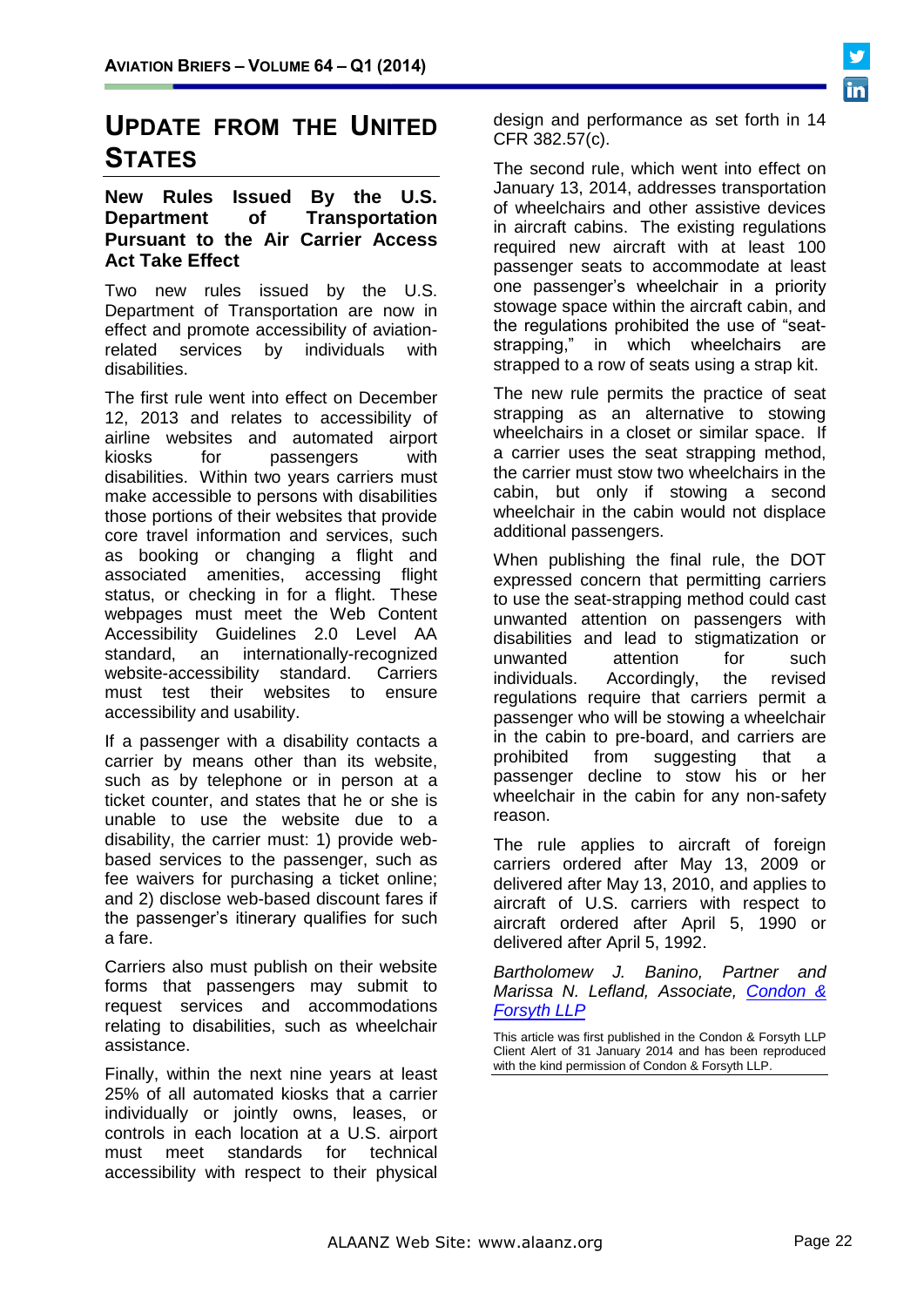#### **Court Rules that the ADA Impliedly Preempts Claims for EU 261 Compensation from Being Adjudicated in U.S. Courts**

On February 12, 2014, Judge Thomas M. Durkin became the third district court judge to hold that U.S. courts cannot enforce socalled "direct claims" brought under European Union Regulation EU 261,<sup>31</sup> seeking standardized compensation from airlines for cancelled or delayed flights to or from the European Union. $32$  Judge Durkin rendered his decision in the EU 261 class action filed in the U.S. District Court for the Northern District of Illinois against EUbased carrier Iberia<sup>33</sup> by U.S. residents who alleged that Iberia violated EU 261.<sup>34</sup> Judge Durkin's decision followed the decisions issued by Judge John A. Nordberg and Judge Edmond E. Chang dismissing the EU 261 class action filed against Continental Airlines $35$  and Delta Airlines,  $36$  respectively. In his decision, Judge Durkin granted Iberia's motion to dismiss the plaintiffs' cause of action for violation of EU 261, agreeing with Judge Nordberg and Judge Chang that the text and legislative history of the Regulation establish that no private right of action under EU 261 exists in United States courts. However, unlike Judges Nordberg and Chang, Judge Durkin ruled that a second ground also supports dismissal of a direct claim brought under EU 261: implied preemption under the Airline Deregulation Act ("**ADA**").<sup>37</sup>

In each class action filed against Continental, Delta and Iberia, the defendant airline moved to dismiss on the grounds that EU 261 does not provide a private right of action enforceable in U.S. courts and that the ADA expressly preempts a claim for violation of EU 261. The airlines' ADA argument is based on the Supreme Court's broad interpretation of the ADA's preemption provision, which states that "[a] *State . . . may not enact or enforce a law, regulation, or other provision having the force and effect of law related to a price, route, or service of an air carrier*."<sup>38</sup> In *Lozano v. Continental*, Judge Nordberg did not rule on the issue of express ADA preemption, basing his decision entirely on the ground that the European Union never intended to confer a private right of action under EU 261 that could be enforced by a U.S. court. In *Volodarskiy v. Delta*, Judge Chang agreed that the absence of a private right of action under EU 261 was a dispositive basis for granting Delta's motion to dismiss. With respect to Delta's ADA preemption argument, he held that the ADA does not expressly preempt a direct EU 261 claim because the ADA's definition of the word "State" does not include foreign countries. In *Giannopoulos v. Iberia*, Judge Durkin agreed with Judge Chang that the ADA does not expressly preempt a cause of action for violation of EU 261. However, Judge Durkin went on to consider whether the ADA preempted such a claim under the doctrine of implied preemption, finding that the ADA does impliedly preempt a direct cause of action brought under EU 261.

In *Giannopoulos*, Judge Durkin found that the ADA impliedly preempted the domestic adjudication or enforcement of EU 261 because, by enacting the ADA, Congress intended to occupy the entire legislative field of services provided by air carriers. In so holding, he concluded that the "compensation scheme EU 261 creates fits squarely in th[e] subject matter area" of services provided by air carriers and that the enforcement of the EU 261 compensation scheme in the United States would "overlap[] in both substance and territorial application" with the ADA's governance of airline services. He also stated that the enforcement of EU 261 in the United States would "*create*[] *a regulatory environment analogous to the* 



 $\overline{a}$ <sup>31</sup> Regulation (EC) No 261/2004 of the European Parliament and of the Council of 11 February 2004.

Condon & Forsyth's previous Client Bulletins and Newsletters on the topic of EU 261 are available at: [http://www.condonlaw.com/publications.htm.](http://www.condonlaw.com/publications.htm)

<sup>33</sup> *Giannopoulos v. Iberia, Líneas Aéreas de España, S.A.*, No. 11 C 775, Opinion and Order [Dkt No. 254] (N.D. Ill. filed on Feb. 12, 2014).

The plaintiffs also alleged a breach of contract claim against Iberia. In a separate opinion, Judge Durkin granted Iberia's motion for summary judgment dismissing the plaintiffs' breach of contract claim.

<sup>35</sup> *Lozano v. Continental Airlines, Inc.*, No. 11 C 8258, 2013 WL 5408652 (N.D. Ill. Sept. 26, 2013) (Nordberg, S.J.). A final judgment has not been entered in this case, however, as the plaintiffs moved for reconsideration. The motion for reconsideration is still pending.

<sup>36</sup> *Volodarskiy v. Delta Air Lines, Inc.*, No. 11 C 782, 2013 WL 5645776 (N.D. Ill. Oct. 16, 2013), (Chang, J.). <sup>37</sup> 49 U.S.C. § 41701 *et seq.*

<sup>-</sup><sup>38</sup> 49 U.S.C. § 41713(b)(1).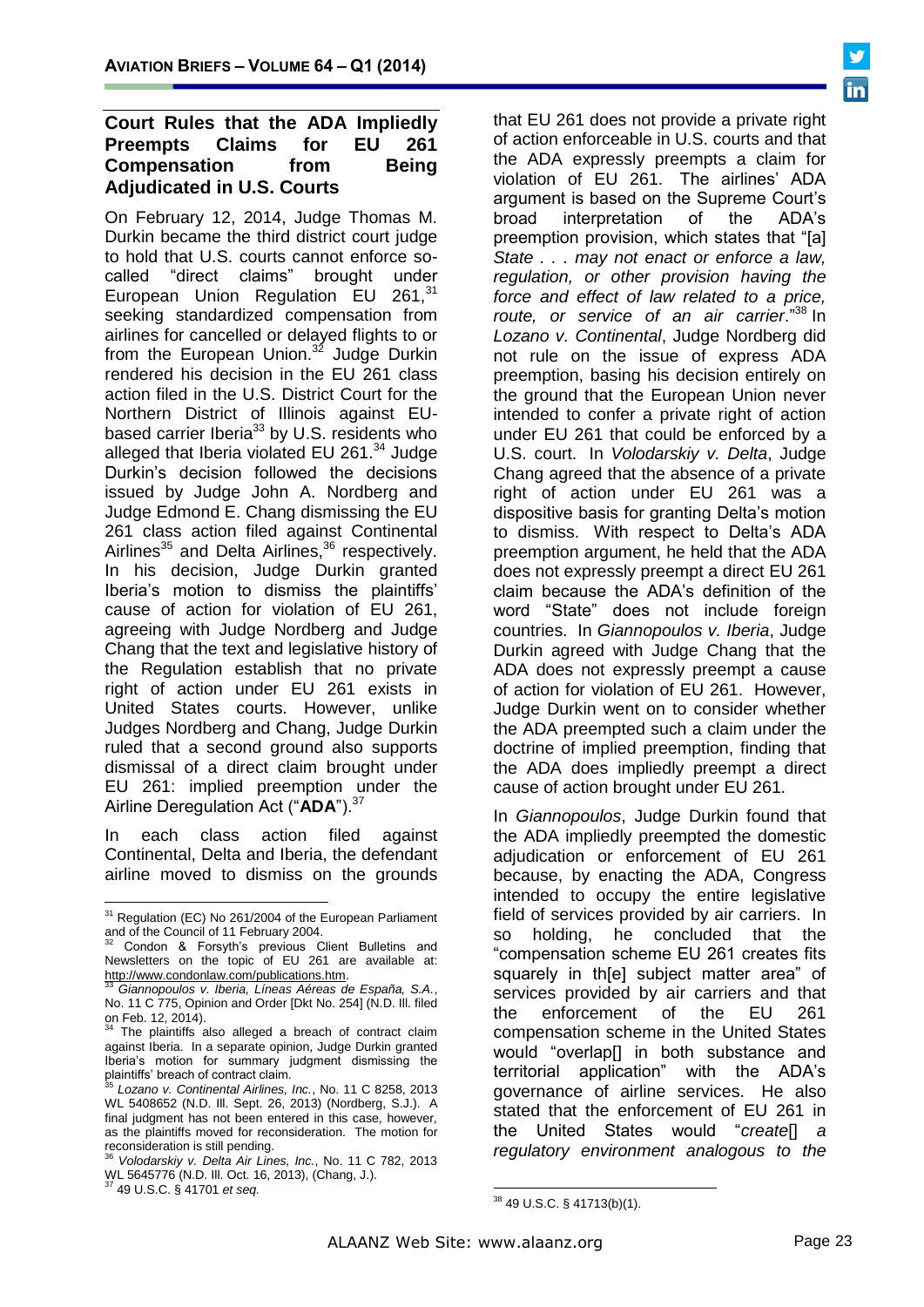

*patchwork regulation that* [the] *preemption doctrine is intended to avoid*."

Accordingly, as it stands, airlines have two possible defenses against direct EU 261 claims brought in a U.S. court: (1) no private right of action; and (2) implied preemption under the ADA. Nevertheless, despite the growing number of cases finding that EU 261 claims cannot be brought in U.S. courts, the issue is far from settled.

This same issue of whether direct EU 261 claims can be brought in a U.S. court still is under consideration in two other EU 261 class action cases pending in the United States Court in the Northern District of Illinois against Lufthansa and United Airlines.<sup>39</sup> Moreover, the plaintiffs in the *Volodarskiy* case are appealing Judge Chang's decision to the Court of Appeals for the Seventh Circuit. Accordingly, although there is no conflict between the decisions rendered in the *Continental*, *Delta* and *Iberia* class actions, the domestic and foreign carriers should stay tuned as these novel legal issues continue to unfold.

*[Christopher R. Christensen,](http://www.condonlaw.com/people/lawyers/christopher-christensen/) Partner, [Anthony U. Battista,](http://www.condonlaw.com/people/lawyers/anthony-battista/) Partner and [Mary Dow,](http://www.condonlaw.com/people/lawyers/mary-dow/) Associate, [Condon & Forsyth LLP](http://www.condonlaw.com/)*

This article was first published in the Condon & Forsyth LLP Client Bulletin of 21 February 2014 and has been reproduced with the kind permission of Condon & Forsyth LLP.

 $\overline{a}$ 

# **Ninth Circuit Strictly Construes Two-Year Limitations Period of Montreal Convention**

In *Narayanan v. British Airways*, No. 11- 55870 (9th Cir. Mar. 19, 2014), the Ninth Circuit Court of Appeals held that, under the plain language of Article 35(1) of the Montreal Convention, the Convention's two-year limitations period applies even to claims which have not yet accrued at the time that the limitations period is triggered. In other words, the Court held that even if a cause of action is yet to accrue under local law, the Montreal Convention's limitation period will foreclose any actions that are not brought within a period of two years.

Article 35(1) of the Montreal Convention provides that "[t]*he right to damages shall be extinguished if an action is not brought within a period of two years, reckoned from the date of arrival at the destination, or from the date on which the aircraft ought to have arrived, or from the date on which the carriage stopped*."

*Narayanan* involved a wrongful death action brought by the widow and adult children of Papanasam Narayanan. Mr. Narayanan, who suffered from an advanced-stage lung disease, requested supplemental oxygen during a flight from Los Angeles to London. Plaintiffs alleged that he was denied supplemental oxygen during flight and died six months later as a result of that deprivation. Plaintiffs brought their wrongful death suit within two years of Mr. Narayanan's death, but more than two years<br>after his flight had arrived at its after his flight had arrived at its destination. The district court dismissed plaintiffs' complaint for failure to state a cause of action because the complaint was filed beyond the two-year limitation period of the Montreal Convention.

In upholding the district court's dismissal, the Ninth Circuit said that a plain reading of the Convention made it clear that the complaint was untimely. The Court noted, however, that a "*factual wrinkle*" existed, in that the limitations period for plaintiffs' claim began running six months before the claim actually accrued. In determining whether Article 35(1) applied irrespective of when a claim accrues, the Court pointed out that it was deciding an issue of first impression in the Ninth Circuit and that the only decision presenting similar facts was a brief 1962 Illinois district court

<sup>39</sup> *Polinovsky v. Deutsche Lufthansa AG*, No. 11 C 780 (N.D. Ill. filed on Feb. 3, 2011) (Coleman, J.); *Bergman v. United Airlines, Inc.*, No. 12 C 7040 (N.D. Ill. filed on Sept. 4, 2012) (Tharp, J.).